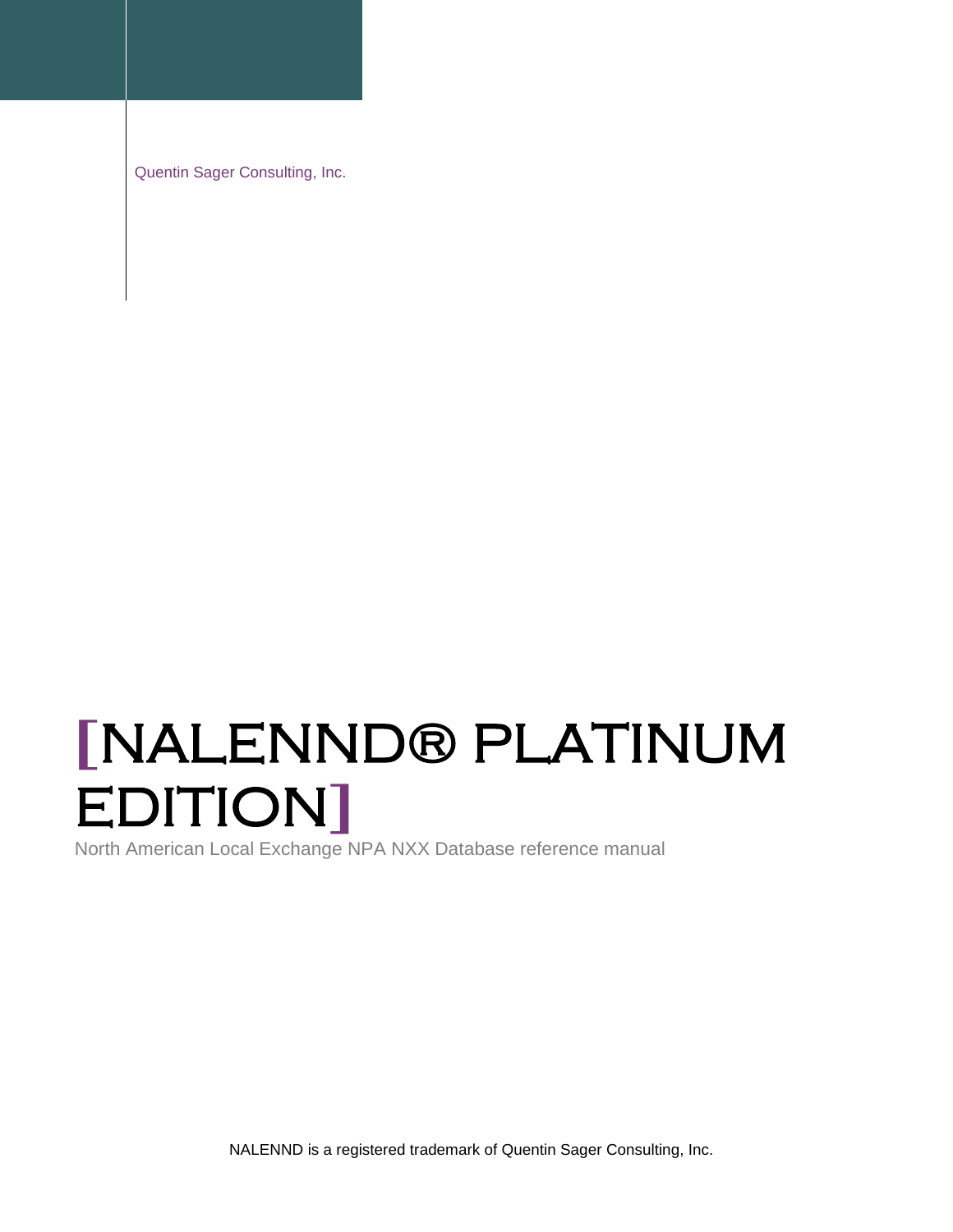This document contains the data set and file specifications for the NALENND® Platinum Edition database. These specifications are subject to change without notice. The data it describes is furnished under a license agreement, and may be used or copied only in accordance with the terms of the license agreement.

NALENND® Platinum Edition Reference Manual Revised: October 10, 2021

#### Published by: **Quentin Sager Consulting, Inc. 1589 South Wallace Point Crystal River, FL 34429**

Copyright © 2020 Quentin Sager Consulting, Inc. All rights reserved.

No part of this publication may be reproduced in any form, in an electronic retrieval system or otherwise, without the prior written permission of Quentin Sager Consulting, Inc.

#### **Disclaimer and Limitation of Liability**

The information provided in this document is directed solely to users who have the appropriate degree of experience to understand and interpret its contents in accordance with generally accepted engineering, industry, or other professional standards and applicable regulations.

NO REPRESENTATION OR WARRANTY IS MADE THAT THE INFORMATION IS TECHNICALLY ACCURATE OR SUFFICIENT OR CONFORMS TO ANY STATUTE, GOVERNMENTAL RULE OR REGULATION, AND FURTHER NO REPRESENTATION OR WARRANTY IS MADE OF MERCHANTABILITY OR FITNESS FOR ANY PARTICULAR PURPOSE OR AGAINST INFRINGEMENT OF INTELLECTUAL PROPERTY RIGHTS. QUENTIN SAGER CONSULTING SHALL NOT BE LIABLE, BEYOND THE AMOUNT OF ANY SUM RECEIVED IN PAYMENT BY QUENTIN SAGER CONSULTING FOR THIS DOCUMENT, WITH RESPECT TO ANY CLAIM, AND IN NO EVENT SHALL QUENTIN SAGER CONSULTING BE LIABLE FOR LOST PROFITS OR OTHER INCIDENTAL OR CONSEQUENTIAL DAMAGES. QUENTIN SAGER CONSULTING EXPRESSLY ADVISES THAT ANY AND ALL USE OF OR RELIANCE UPON THE INFORMATION PROVIDED IN THIS DOCUMENT IS AT THE RISK OF THE USER.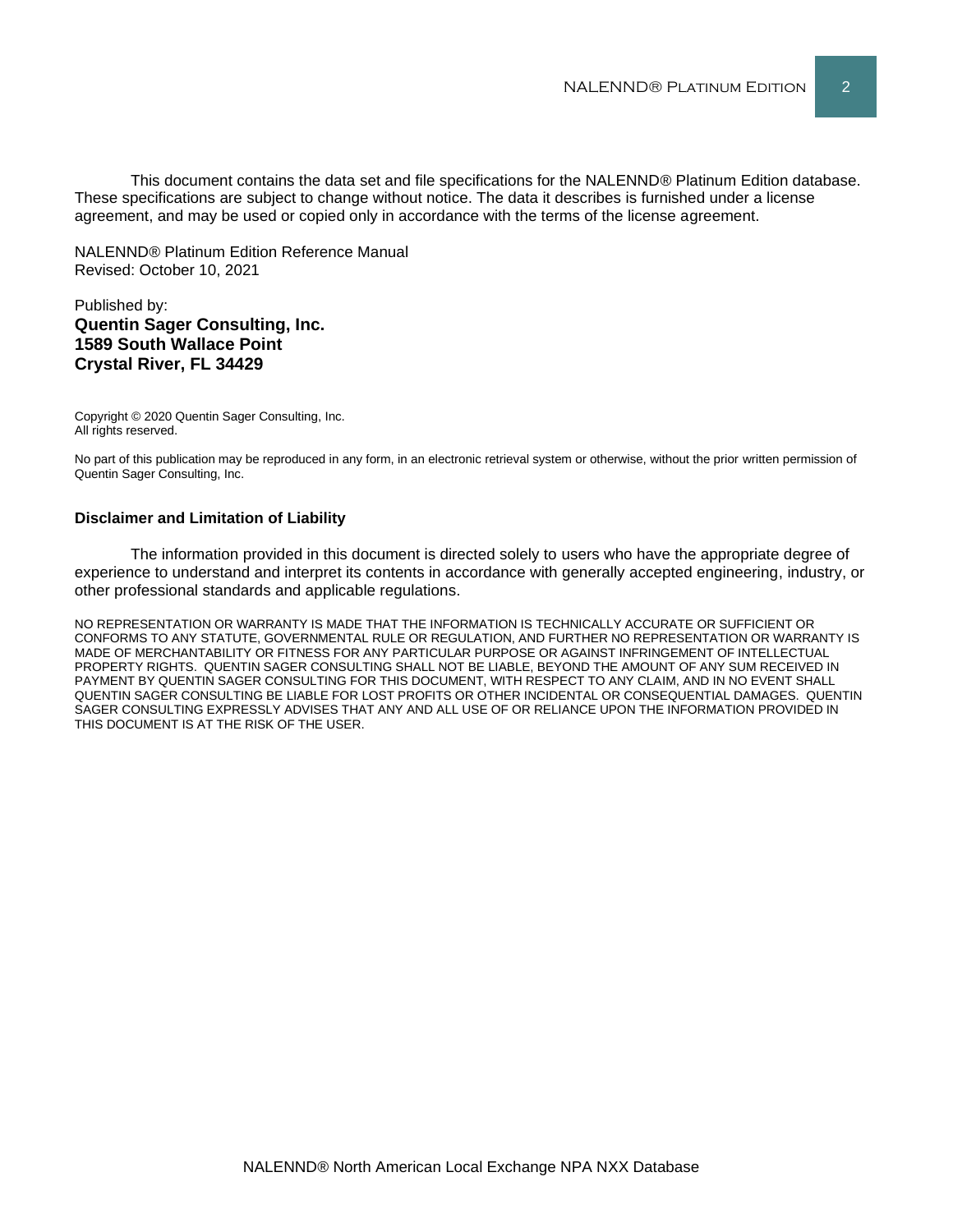# File Names and Descriptions

Each table *(file)* in the NALENND® database is delivered in flat, delimited text file format (commonly referred to as comma-separated-value or CSV format). The NALENND® database is easily imported to and accessed through most contemporary database engines including (but not limited to) MySQL, PostgreSQL, SQLite, Oracle, IBM DB2, Microsoft SQL Server, Microsoft Access, or similar tool.

The data can be imported as Unicode UTF-8 (no byte order mark) text. For each file in the NALENND® database; the first row contains field names (column headers), fields are terminated by a single comma "," character, fields are optionally enclosed using a double quote character, and lines (rows) are terminated with a two character carriage return line feed (CR + LF) sequence.

| File              | Primary data contents                                                                                                                                                                              |
|-------------------|----------------------------------------------------------------------------------------------------------------------------------------------------------------------------------------------------|
| phoneplatinum.csv | Active NPA NXX (central office codes) and block assignments within the NPA NXX                                                                                                                     |
| lata.csv          | Local Access and Transport Area (LATA) codes and names                                                                                                                                             |
| <b>OCN.CSV</b>    | Carrier name, type, address, and Operating Company Number (OCN)                                                                                                                                    |
| county.csv        | United States FIPS county codes and names; Canadian census division codes and<br>names                                                                                                             |
| cbsa.csv          | Current metropolitan statistical areas and their codes; United States – Core Based<br>Statistical Area (CBSA) codes; Canada - Census Metropolitan Area (CMA) or Census<br>Agglomeration (CA) codes |
| msa.csv           | United States MSA codes based on definitions used for presenting metropolitan area<br>statistics in Census 2000 publications. These historical 4-digit codes were superseded<br>in June 2003.      |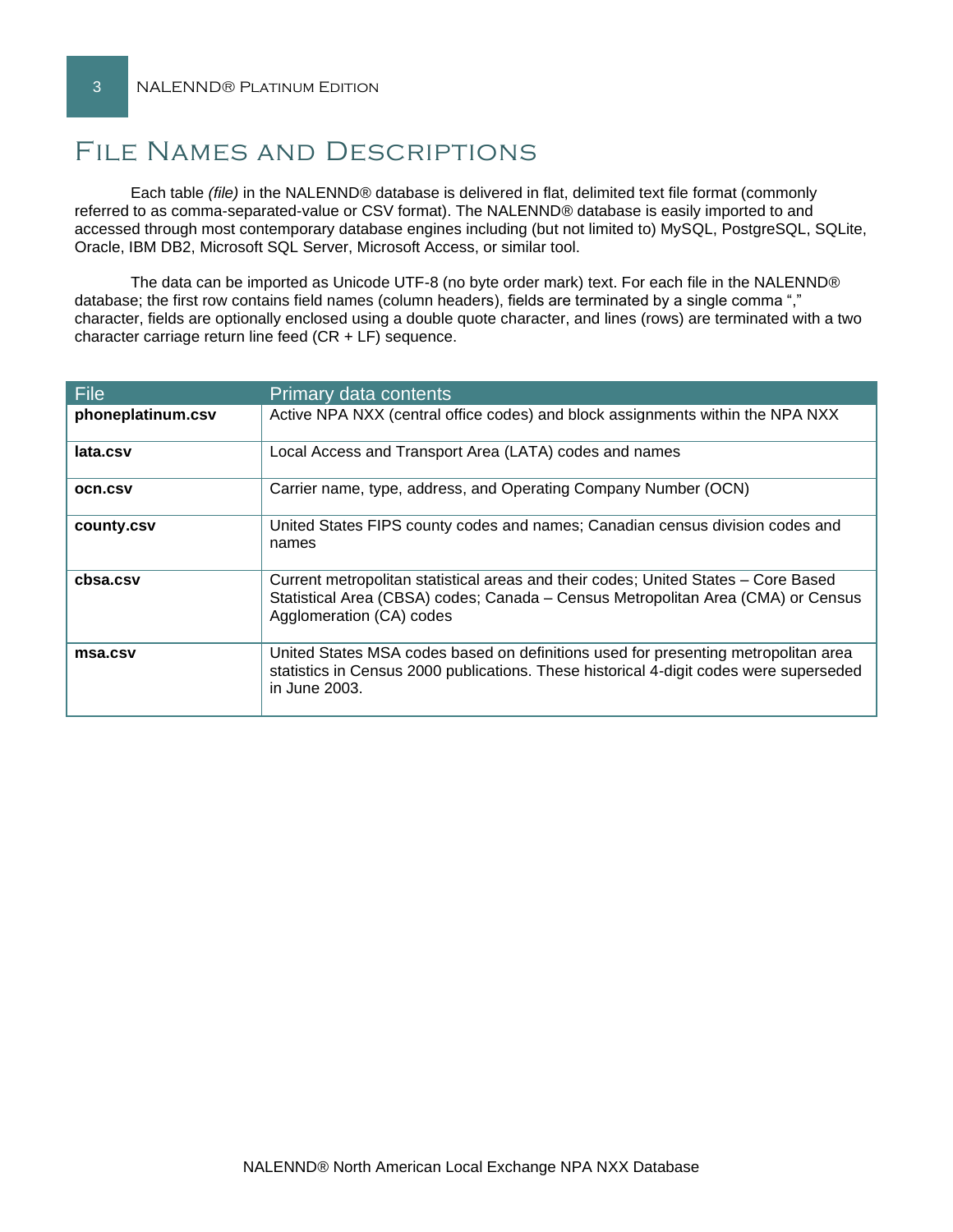# Record Layouts and Field Descriptions

## **FILE: phoneplatinum.csv**

| <b>Field</b>    | <b>Description</b>                                                                                                                                                                                                                                                                                                                                                                                                                                     |
|-----------------|--------------------------------------------------------------------------------------------------------------------------------------------------------------------------------------------------------------------------------------------------------------------------------------------------------------------------------------------------------------------------------------------------------------------------------------------------------|
| <b>NPA</b>      | Numbering Plan Area (NPA) Code. An NPA, also known as a telephone area code, is<br>the first three digits of a 10-digit North American Numbering Plan (NANP) telephone<br>number in the form NXX-NXX-XXXX, where N represents any one of the numbers 2<br>through 9 and X represents any one of the numbers 0 through 9. Valid numeric range<br>for NPA codes is 200 through 999.                                                                      |
| <b>NXX</b>      | Central Office Code (COC). The COC, commonly called the telephone exchange or<br>prefix, is the second three digits (NXX) of a 10-digit NANP telephone number in the form<br>NXX-NXX-XXXX, where N represents any one of the numbers 2 through 9and X<br>represents any one of the numbers 0 through 9. Valid numeric range for NXX codes is<br>200 through 999.                                                                                       |
| <b>BLOCK_ID</b> | Block identifier implies, represents, or identifies either the entire group of 10,000<br>numbers or a specific group of 1,000 numbers within the NPA NXX.                                                                                                                                                                                                                                                                                              |
|                 | An "A" record will be present for NPA NXX records that are "assigned" to the Code<br>Holder per the Central Office Code Assignment Guidelines. For non-pooled numbers it<br>identifies a 10,000-block level record and implies line assignments 0000 through 9999.<br>For pooled numbers the "A" record is present for default routing purposes and identifies<br>the LERG Assignee, numeric blocks must be referenced for actual carrier assignments. |
|                 | A numeric block (digits "0" through "9") refers to those assignments made per<br>Thousands Block Pooling Administrative Guidelines, it identifies a 1,000-block level<br>record and refers to line assignments x000 through x999 where x=the block identifier.                                                                                                                                                                                         |
| TBP_IND         | Thousands Block Pooling Indicator.                                                                                                                                                                                                                                                                                                                                                                                                                     |
|                 | $Y$ – The NPA NXX is part of a pool within the given NPA where numbers are<br>assigned 1,000 lines at a time by the Pooling Administrator. The OCN specified<br>in the "A" record identifies the LERG Assignee for administrative purposes.<br>$N$ – The NPA NXX is not pooled and is assigned at the 10,000-block level. The<br>OCN field identifies the Central Office Code Holder.                                                                  |
|                 | Currently applies to United States exchanges only.                                                                                                                                                                                                                                                                                                                                                                                                     |
| <b>LATA</b>     | Local Access and Transport Area (LATA), or LATA-like code of the Rate Center. This<br>LATA may differ from the geographical LATA of the switch. LATA codes are 3-digits<br>however some Florida LATA codes may indicate 5-digits, for these codes, the last two<br>digits are the LATA sub-zone which represents Equal Access Exchange Areas<br>(EAEAs).                                                                                               |
| <b>LTYPE</b>    | Line type or telephone service type of the NPA NXX.                                                                                                                                                                                                                                                                                                                                                                                                    |
|                 | S - Land line, non-wireless service including POTS, Broadband, etc.<br>C - Wireless type service including PCS, Cellular, GSM, etc.<br>$P -$ Paging and other Messaging services<br>M - Mixed wireless and land line service                                                                                                                                                                                                                           |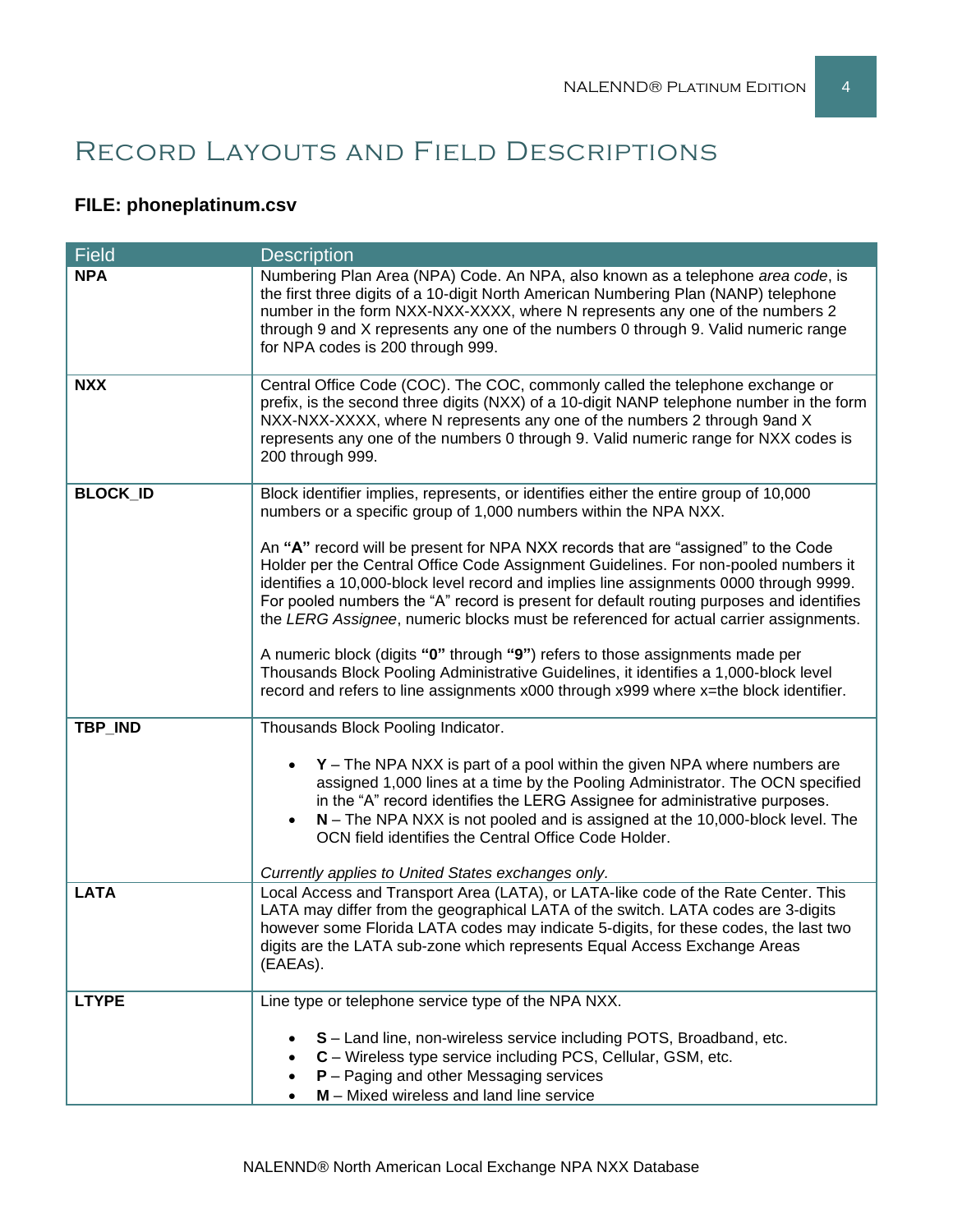|                                  | $\bullet$ $V - VolP$                                                                                                                                                                                                                                                                                                                                                                                                                                                                                                                                                                                                                                                                                                                                                                                                                                                                                                                                                                                                                                                                                                                                                                                 |
|----------------------------------|------------------------------------------------------------------------------------------------------------------------------------------------------------------------------------------------------------------------------------------------------------------------------------------------------------------------------------------------------------------------------------------------------------------------------------------------------------------------------------------------------------------------------------------------------------------------------------------------------------------------------------------------------------------------------------------------------------------------------------------------------------------------------------------------------------------------------------------------------------------------------------------------------------------------------------------------------------------------------------------------------------------------------------------------------------------------------------------------------------------------------------------------------------------------------------------------------|
|                                  | For pooled exchanges, the line type specified in the "A" block record applies to the<br>LERG Assignee. Individual 1,000 block records must be referenced to determine the<br>service type provided by individual carriers within the same exchange.                                                                                                                                                                                                                                                                                                                                                                                                                                                                                                                                                                                                                                                                                                                                                                                                                                                                                                                                                  |
| <b>CONTAM</b>                    | Thousands Block Contaminated. A "Y/N" flag specifying whether the thousands-block<br>allocation is contaminated. A contaminated block is an assigned block that contains at<br>least one line number that cannot be assigned.<br>Currently applies to United States exchanges only.                                                                                                                                                                                                                                                                                                                                                                                                                                                                                                                                                                                                                                                                                                                                                                                                                                                                                                                  |
| <b>STATE</b>                     | 2-character United States Postal Service/Canada Post postal abbreviation for the state,<br>province, or territory of the Rate Center location. For Caribbean Rate Centers, this field<br>is populated with the 2-character Common Language® country code.                                                                                                                                                                                                                                                                                                                                                                                                                                                                                                                                                                                                                                                                                                                                                                                                                                                                                                                                            |
| <b>COUNTRY</b>                   | 2-character ISO 3166 Country Code (ISO 3166-1:2006 2006) of the Rate Center<br>location. These country codes may differ from the similar FIPS country codes (Federal<br>Information Processing Standards Publication 104-1 1986) used in other<br>telecommunications industry specific databases.                                                                                                                                                                                                                                                                                                                                                                                                                                                                                                                                                                                                                                                                                                                                                                                                                                                                                                    |
| <b>WC</b>                        | Name of the Serving Wire Center, also known as Central Office, identified by the<br>geographical location encoded within the switch's Common Language Location<br>Identifier® (CLLI) code (Standards Committee T1 - Telecommunications 1999).<br>The Wire Center name will always include the city name and possibly the hyphen<br>delimited building name.                                                                                                                                                                                                                                                                                                                                                                                                                                                                                                                                                                                                                                                                                                                                                                                                                                          |
| <b>SWITCH</b>                    | Eleven character Common Language Location Identifier® (CLLI) code of the switch or<br>Point of Interface (POI) serving the NPA NXX. For NXXs in the Caribbean and Bermuda<br>NPAs, the SWITCH field may be populated with SWCHxxUNKNO, where xx identifies<br>one of the countries or territories in the Caribbean or Bermuda.                                                                                                                                                                                                                                                                                                                                                                                                                                                                                                                                                                                                                                                                                                                                                                                                                                                                       |
| <b>RCSTATUS</b><br><b>RCTYPE</b> | Rate Center Number Pooling Status. The pooling status determines whether new<br>assignments are made at the 10,000-block level through the Central Office Code<br>Administrator or at the 1,000-block level through the Pooling Administrator.<br>X - This Rate Center is not in a top 100 MSA, no service provider is currently<br>participating in pooling and the Rate Center is not included in the Pooling<br>Administration System.<br><b>O</b> – This Rate Center is not in a top 100 MSA and any service provider with<br>numbering resources in this Rate Center may elect to pool at its option.<br>M - Pooling was implemented in this Rate Center pursuant to a state<br>$\bullet$<br>commission order and service providers with numbering resources in this Rate<br>Center that have not been granted a specific exemption must pool in this Rate<br>Center.<br>M <sup>*</sup> - the Rate Center's participation in number pooling is mandatory. Same as<br>"M" code but the particular Rate Center is serviced by a single carrier.<br>Currently applies to United States exchanges only.<br>Rate Center Type. Single character field used to identify Rate Centers requiring special |
|                                  | identification.<br><b>Blank</b> – Unrestricted Rate Center.                                                                                                                                                                                                                                                                                                                                                                                                                                                                                                                                                                                                                                                                                                                                                                                                                                                                                                                                                                                                                                                                                                                                          |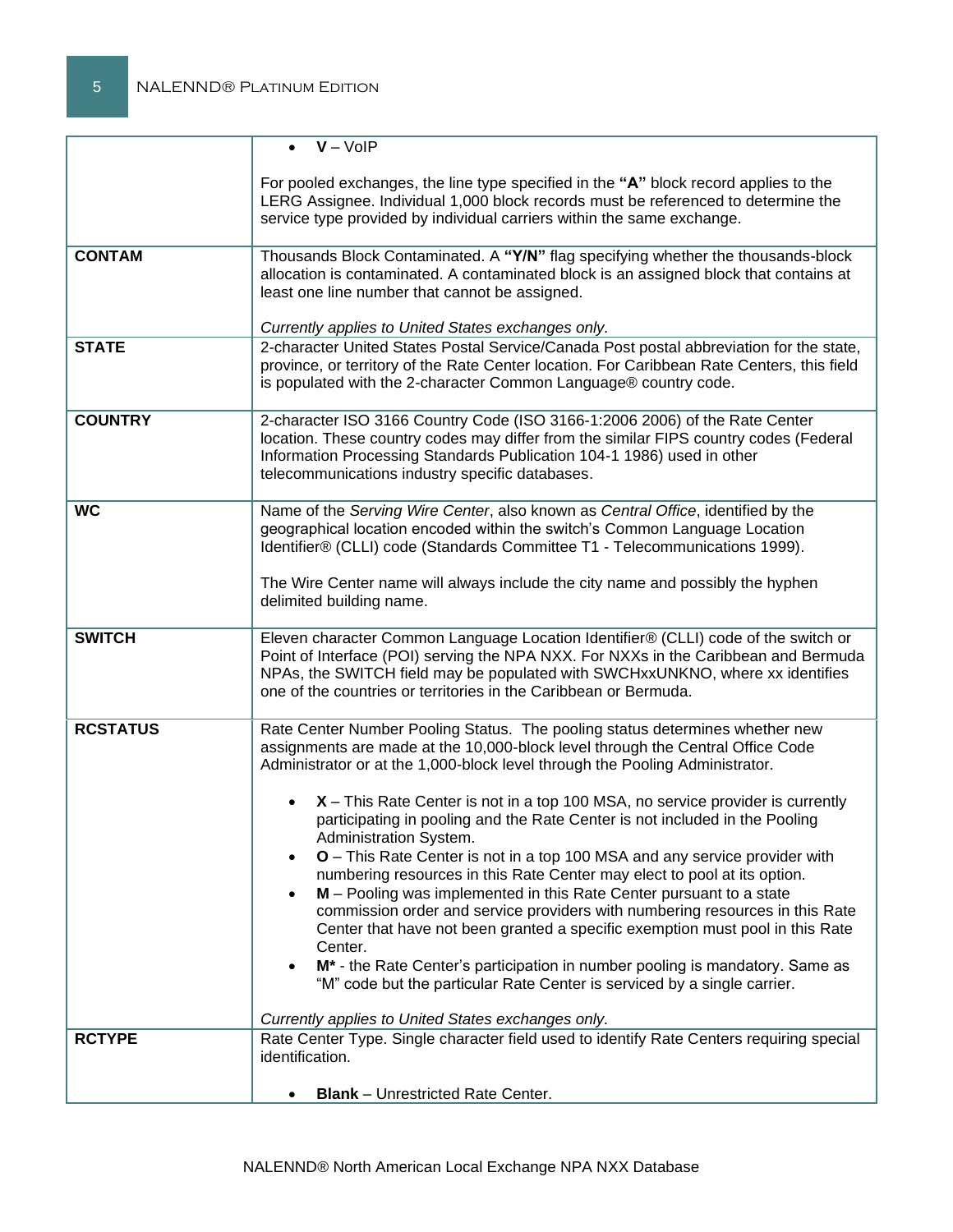|                  | S - Suburban Zone; Suburban Zones apply to large metropolitan areas and<br>may include only the area around a city (e.g., Pittsburgh Suburban Zones) or<br>the city and its surrounding area (e.g., Wheeling Suburban Zones).<br>Z - Zoned city; Unit established to further define large exchange areas usually<br>encompassing a city (e.g., New York City).                                                                                                                                                                                                                                                                                                                                                                  |
|------------------|---------------------------------------------------------------------------------------------------------------------------------------------------------------------------------------------------------------------------------------------------------------------------------------------------------------------------------------------------------------------------------------------------------------------------------------------------------------------------------------------------------------------------------------------------------------------------------------------------------------------------------------------------------------------------------------------------------------------------------|
| <b>RC</b>        | Full name of the Rate Center (or service) where the NPA NXX is assigned.                                                                                                                                                                                                                                                                                                                                                                                                                                                                                                                                                                                                                                                        |
| <b>TZ</b>        | Two-character alpha specifying the standard time zone recognized at the Rate Center,<br>Rate Exchange Area, or locality.<br>NT - Newfoundland (UTC -3.5 hours)<br>AT - Atlantic (UTC -4 hours)<br>ET - Eastern (UTC -5 hours)<br>$\bullet$<br>CT - Central (UTC -6 hours)<br>$\bullet$<br>MT - Mountain (UTC -7 hours)<br>$\bullet$<br>PT - Pacific (UTC -8 hours)<br>$\bullet$<br>AK - Alaska (UTC -9 hours)<br>HT - Hawaii-Aleutian (UTC -10 hours)<br>AS - American Samoa (UTC -11 hours)<br>CH - Chamorro (UTC +10 hours, Guam and Northern Mariana Islands)<br>XX - time zone not applicable. This applies to certain NPA NXX combinations<br>where there is no specific geographic location associated with the exchange. |
| <b>DST</b>       | Daylight Savings Time recognized flag.<br>$Y$ – Daylight savings time is recognized.<br>N - Daylight savings time is not recognized.<br>X - Daylight savings time not applicable. This applies to certain NPA NXX<br>combinations where there is no specific geographic location associated with the<br>exchange.                                                                                                                                                                                                                                                                                                                                                                                                               |
| <b>ZIP</b>       | United States Zip code or Canada Post FSA code found in use within the Rate Center,<br>Rate Exchange Area, or locality based on geographic relationship.<br>United States - contains the first 5-digit ZIP code found for the exchange<br>locality within the Rate Center.<br>Canada - contains the first postal code Forward Sortation Area code for the<br>exchange within the Rate Center.                                                                                                                                                                                                                                                                                                                                   |
| ZIP <sub>2</sub> | Second United States ZIP code or Canadian postal code Forward Sortation Area code<br>for the exchange locality.                                                                                                                                                                                                                                                                                                                                                                                                                                                                                                                                                                                                                 |
| ZIP <sub>3</sub> | Third United States ZIP code or Canadian postal code Forward Sortation Area code for<br>the exchange locality.                                                                                                                                                                                                                                                                                                                                                                                                                                                                                                                                                                                                                  |
| ZIP4             | Fourth United States ZIP code or Canadian postal code Forward Sortation Area code<br>for the exchange locality.                                                                                                                                                                                                                                                                                                                                                                                                                                                                                                                                                                                                                 |
| <b>FIPS</b>      | County, county equivalent or census division code.<br>United States - 5-digit Federal Information Processing System (FIPS) county<br>code.                                                                                                                                                                                                                                                                                                                                                                                                                                                                                                                                                                                      |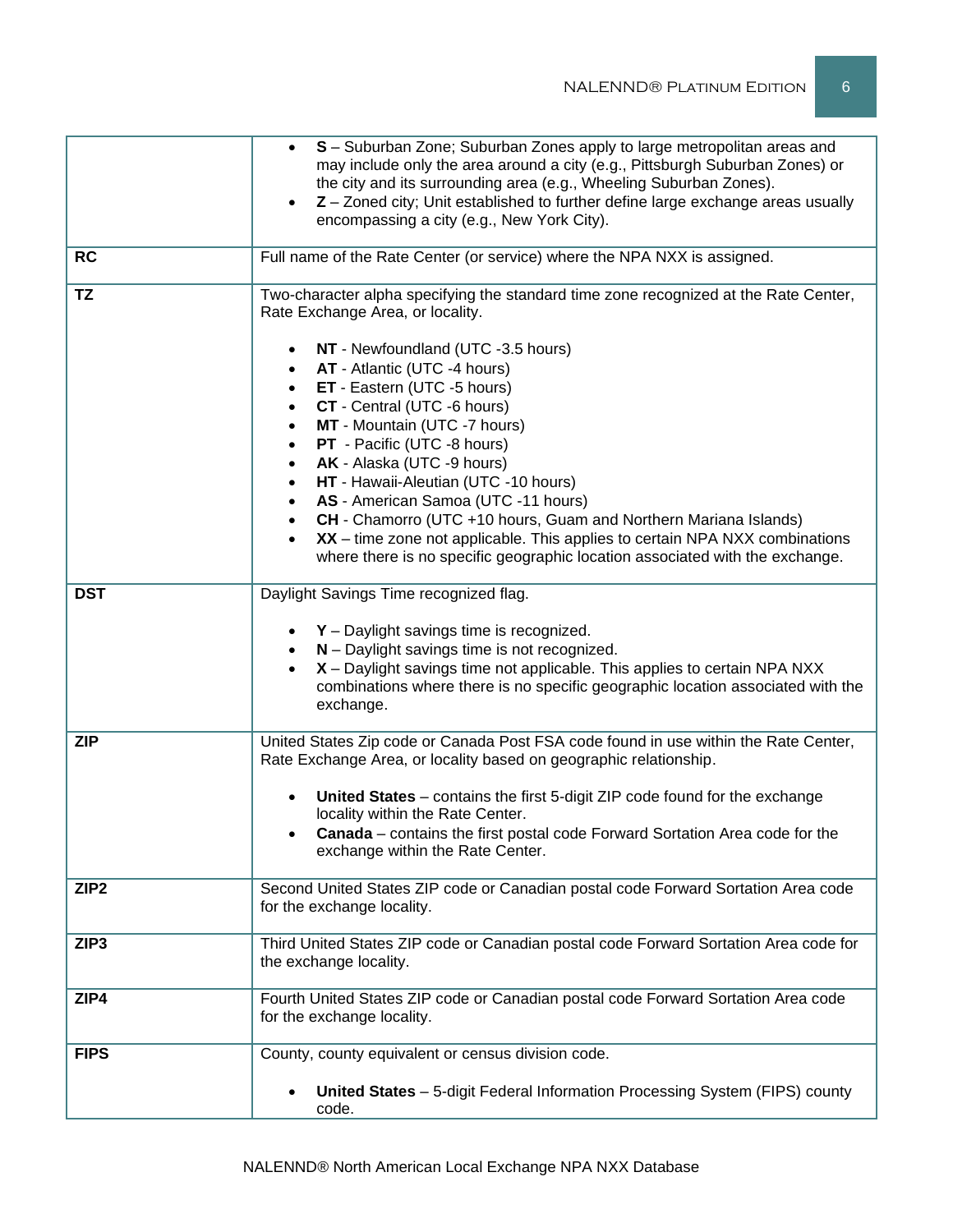|                     | Canada - 4-digit Statistics Canada census division code<br>$\bullet$                                                                                                                                                                                                                                                                                                                                                                                                                                                                                                                                                                                                                                                                                                                                                                                                                                                                                  |
|---------------------|-------------------------------------------------------------------------------------------------------------------------------------------------------------------------------------------------------------------------------------------------------------------------------------------------------------------------------------------------------------------------------------------------------------------------------------------------------------------------------------------------------------------------------------------------------------------------------------------------------------------------------------------------------------------------------------------------------------------------------------------------------------------------------------------------------------------------------------------------------------------------------------------------------------------------------------------------------|
| FIPS <sub>2</sub>   | Second county, county equivalent or similar code.                                                                                                                                                                                                                                                                                                                                                                                                                                                                                                                                                                                                                                                                                                                                                                                                                                                                                                     |
| FIPS3               | Third county, county equivalent or similar code.                                                                                                                                                                                                                                                                                                                                                                                                                                                                                                                                                                                                                                                                                                                                                                                                                                                                                                      |
| <b>CBSA</b>         | Metropolitan statistical area (code) the Rate Center, Rate Exchange Area, or locality is<br>located in.<br>United States - 5-digit Office of Management and Budget to the Core Based<br>$\bullet$<br>Statistical Area (CBSA) code<br>Canada - 3-digit Statistics Canada Census Metropolitan Area (CMA) or Census<br>$\bullet$                                                                                                                                                                                                                                                                                                                                                                                                                                                                                                                                                                                                                         |
|                     | Agglomeration (CA) code                                                                                                                                                                                                                                                                                                                                                                                                                                                                                                                                                                                                                                                                                                                                                                                                                                                                                                                               |
| <b>CBSA2</b>        | Second metropolitan statistical area code.                                                                                                                                                                                                                                                                                                                                                                                                                                                                                                                                                                                                                                                                                                                                                                                                                                                                                                            |
| <b>MSA</b>          | 4-digit Metropolitan Statistical Area (MSA) code the Rate Center is located in if any. This<br>field is maintained for historical cross-reference. MSA codes have been replaced with<br>the 5-digit CBSA code.                                                                                                                                                                                                                                                                                                                                                                                                                                                                                                                                                                                                                                                                                                                                        |
| <b>PMSA</b>         | United States exchanges only.<br>4-digit Primary Metropolitan Statistical Area (PMSA) code the Rate Center is located in<br>if any. If a PMSA code is present then the MSA code is recognized as a Consolidated<br>Metropolitan Statistical Area (CMSA) code. This field is maintained for historical cross-<br>reference. MSA codes have been replaced with the 5-digit CBSA code.<br>United States exchanges only.                                                                                                                                                                                                                                                                                                                                                                                                                                                                                                                                  |
| <b>LATITUDE</b>     | Latitude in decimal degrees locating the general NPA NXX geographic based service<br>area.                                                                                                                                                                                                                                                                                                                                                                                                                                                                                                                                                                                                                                                                                                                                                                                                                                                            |
| <b>LONGITUDE</b>    | Longitude in decimal degrees locating the general NPA NXX geographic based service<br>area.                                                                                                                                                                                                                                                                                                                                                                                                                                                                                                                                                                                                                                                                                                                                                                                                                                                           |
| <b>OCN_CATEGORY</b> | Single character field identifying the general classification of the carrier identified by the<br>current OCN.<br><b>B</b> - Regional Bell Operating Company (RBOC)<br>L - Incumbent Local Exchange Carrier (ILEC), Independent Telephone<br>Company (ICO)<br>C - Competitive Local Exchange Carrier (CLEC), Competitive Access Provider<br>(CAP), Unbundled Local Exchange Carrier (ULEC)<br>W - Personal Communications Service (PCS), Wireless Provider (Non-PCS<br>Cellular, Paging, Radio), Wireless Reseller, Personal Communication Services<br>Reseller<br>P - Same as non-PCS wireless service providers but used to distinguish those<br>carriers providing primarily paging and messaging services from other non-PCS<br>wireless providers.<br>I - Interexchange carrier. Generally a carrier providing long distance and/or local<br>toll services.<br>$T -$ Toll reseller<br>G - General service carrier<br>$V - VolP$ service provider |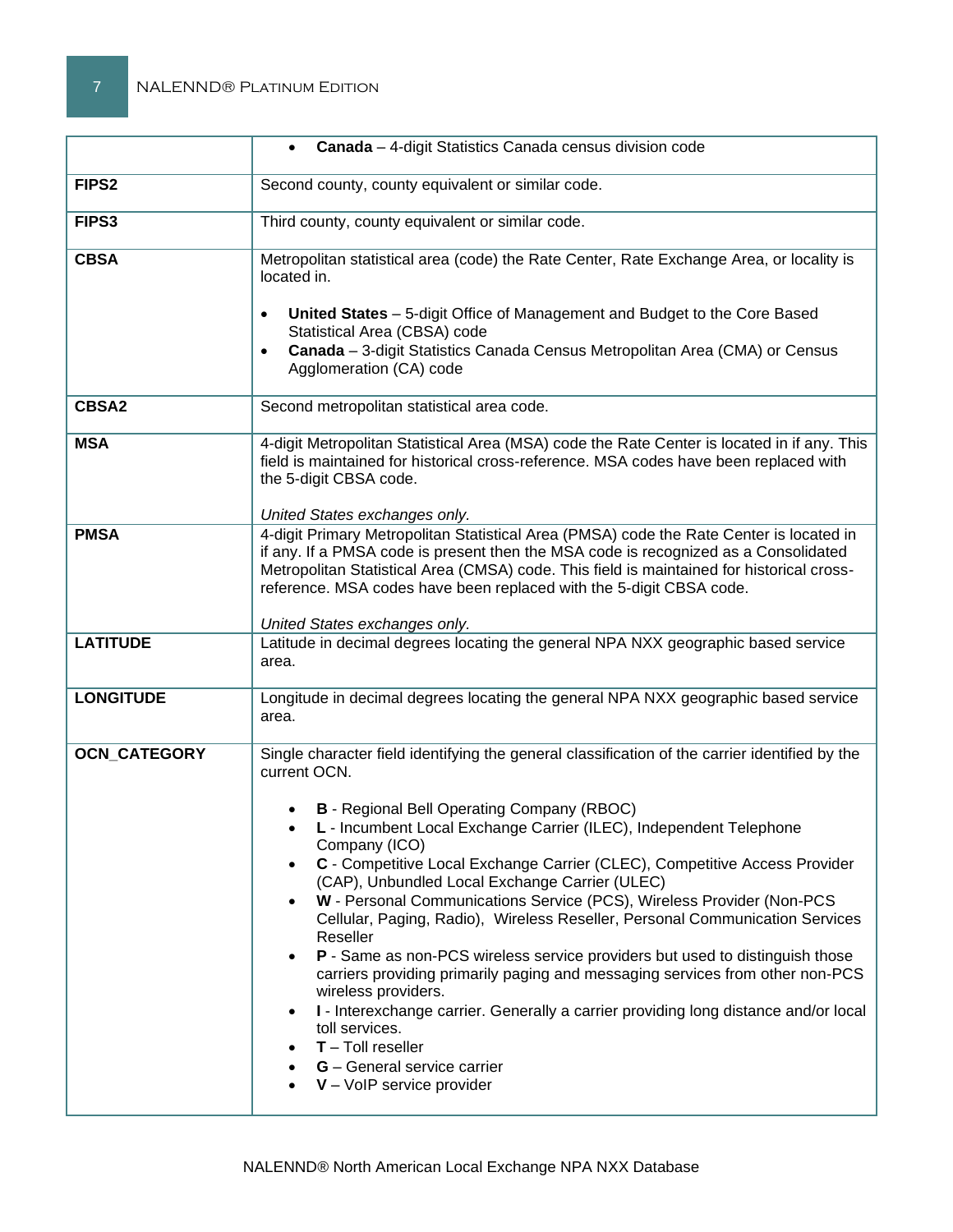| <b>OCN</b>       | 4-character Operating Company Number (OCN) also known as a NECA Company                                                                                                                                                                                             |
|------------------|---------------------------------------------------------------------------------------------------------------------------------------------------------------------------------------------------------------------------------------------------------------------|
|                  | Code, identifying the NPA NXX code-holder, LERG Assignee, or block-holder.                                                                                                                                                                                          |
| DERIVED_FROM_NPA | Indicates the previous NPA that existed in the area covered by a given NPA. In cases<br>of overlays, some or all of the previous NPAs may still cover the area. The OVERLAY<br>field should be referenced to determine how to interpret this field.                 |
|                  | Splits - this field specifies the original NPA that this NPA was created from via a<br>$\bullet$<br>geographic split.                                                                                                                                               |
|                  | Overlays - this field specifies the original NPA that this NPA now overlays.<br>If this field is empty or specifies the current NPA then the current NPA is the<br>original or parent NPA.                                                                          |
| <b>NEWNPA</b>    | Specifies the new area code to be used with the NXX or new area code(s) created in<br>the same coverage area as the current area code. The OVERLAY field should be<br>referenced to determine how to interpret this field.                                          |
|                  | Splits – if not empty or the value specified is different than the current NPA then<br>this field specifies the new area code that should be used with the current NXX.<br>Overlay - if present, specifies one or more semi-colon separated area codes<br>$\bullet$ |
|                  | that occupy the same coverage area as the current NPA. The area code for the<br>current NXX remains the same.                                                                                                                                                       |
| <b>OVERLAY</b>   | Single character field to determine how the DERIVED_FROM_NPA and NEWNPA fields<br>should be interpreted.                                                                                                                                                            |
|                  | O - the NPA is overlaid by one or more NPAs or this NPA overlays one or more<br>NPAs. The DERIVED_FROM_NPA field may be used to determine the overlay<br>direction.                                                                                                 |
|                  | P - the NPA is involved in a DERIVED_FROM_NPA split and the exchange is<br>being moved from the NEWNPA parent. If the NEWNPA field is empty, the<br>exchange is remaining in the current NPA and is protected from re-assignment<br>during the split.               |
|                  | S - the NPA is being split and the exchange is moving from the current NPA to<br>$\bullet$<br>the NEWNPA                                                                                                                                                            |
|                  | Empty - if DERIVED_FROM_NPA is not empty then NPA was created from a<br>$\bullet$<br>geographic split of DERIVED FROM NPA.                                                                                                                                          |
| <b>OLSON</b>     | Internet Assigned Numbers Authority (IANA) time zone database time zone identifier or<br>name for the Rate Center geographic location.                                                                                                                              |
|                  | The IANA time zone database is also referred to as the tz database, the zoneinfo<br>database, and the Olson database.                                                                                                                                               |
| <b>UTC</b>       | Coordinated Universal Time (UTC) offset for the Rate Center geographic location.<br>Format is +\-HH:MM.                                                                                                                                                             |
| <b>LIR</b>       | Name of Local Interconnection Region rate center is assigned to if any.                                                                                                                                                                                             |
|                  | Canadian Exchanges only.                                                                                                                                                                                                                                            |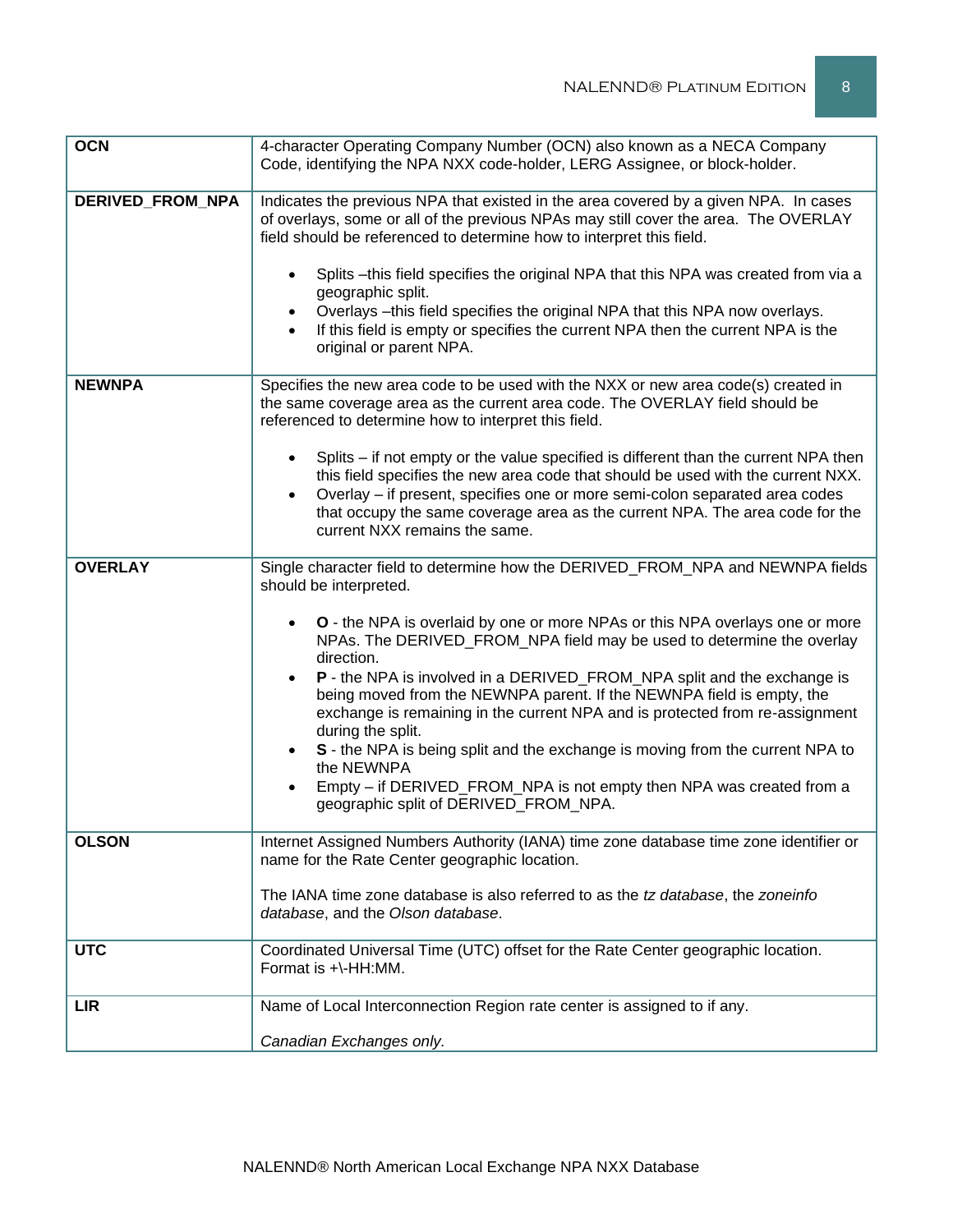## **FILE: ocn.csv**

| Field             | <b>Description</b>                                                                                                                                                                                                                                                                                                                                                                                                                                                                                                                                                                                                                                                                                                                                                           |
|-------------------|------------------------------------------------------------------------------------------------------------------------------------------------------------------------------------------------------------------------------------------------------------------------------------------------------------------------------------------------------------------------------------------------------------------------------------------------------------------------------------------------------------------------------------------------------------------------------------------------------------------------------------------------------------------------------------------------------------------------------------------------------------------------------|
| <b>OCN</b>        | 4-character state or regional Operating Company Number (OCN) also known as a NECA<br>Company Code.                                                                                                                                                                                                                                                                                                                                                                                                                                                                                                                                                                                                                                                                           |
| OVERALL_OCN       | 4-character overall Operating Company Number (OCN).                                                                                                                                                                                                                                                                                                                                                                                                                                                                                                                                                                                                                                                                                                                          |
| <b>TYPE</b>       | Type of carrier or service provider<br>ILEC - Incumbent Local Exchange Carrier, Independent Telephone Company (ICO)<br>$\bullet$<br>ULEC - Unbundled Local Exchange Carrier<br>RBOC - Regional Bell Operating Company<br>CLEC - Competitive Local Exchange Carrier<br>$\bullet$<br>CAP - Competitive Access Provider<br>$\bullet$<br>IXC - Inter-exchange Carrier<br>$\bullet$<br><b>WRSL</b> - Wireless Reseller<br><b>IPES</b> - Internet Protocol Enabled Services<br>ETHX - Ethernet Exchange<br>$\bullet$<br>INTL - International Telecommunications Service Provider<br><b>LRSL</b> - Local Reseller<br><b>WIRELESS - Wireless</b><br>PCS - Personal Communications Service<br><b>PCSR</b> – Personal Communications Service Reseller<br>PAGING - Paging and Messaging |
| <b>NECA</b>       | Specifies whether the particular OCN is a National Exchange Carrier Association (NECA)<br>member.                                                                                                                                                                                                                                                                                                                                                                                                                                                                                                                                                                                                                                                                            |
| <b>COMPANY</b>    | The legal or generally formal name of the service provider.                                                                                                                                                                                                                                                                                                                                                                                                                                                                                                                                                                                                                                                                                                                  |
| <b>DBA</b>        | The commonly recognized business name of the service provider.                                                                                                                                                                                                                                                                                                                                                                                                                                                                                                                                                                                                                                                                                                               |
| <b>HOLDING</b>    | The service provider holding company if any.                                                                                                                                                                                                                                                                                                                                                                                                                                                                                                                                                                                                                                                                                                                                 |
| <b>CommonName</b> | The common consumer recognized trade name of the service provider.                                                                                                                                                                                                                                                                                                                                                                                                                                                                                                                                                                                                                                                                                                           |
| Rural             | Carrier is designated a rural carrier. United States exchanges only.                                                                                                                                                                                                                                                                                                                                                                                                                                                                                                                                                                                                                                                                                                         |

# **FILE: county.csv**

| <b>Field</b>      | <b>Description</b>                                                                                                                                                               |
|-------------------|----------------------------------------------------------------------------------------------------------------------------------------------------------------------------------|
| <b>CountyCode</b> | County, county equivalent, or census division code                                                                                                                               |
|                   | United States - 5-digit Federal Information Processing System (FIPS) County<br>$\bullet$<br>code.<br><b>Canada</b> – 4-digit Statistics Canada census division code<br>$\bullet$ |
| Country           | Two-character ISO 3166-1 Country Code                                                                                                                                            |
| <b>State</b>      | Two character state, province, or territory abbreviation                                                                                                                         |
| <b>Name</b>       | Name of county or county equivalent                                                                                                                                              |
| <b>Type</b>       | Organizational recognition of the county                                                                                                                                         |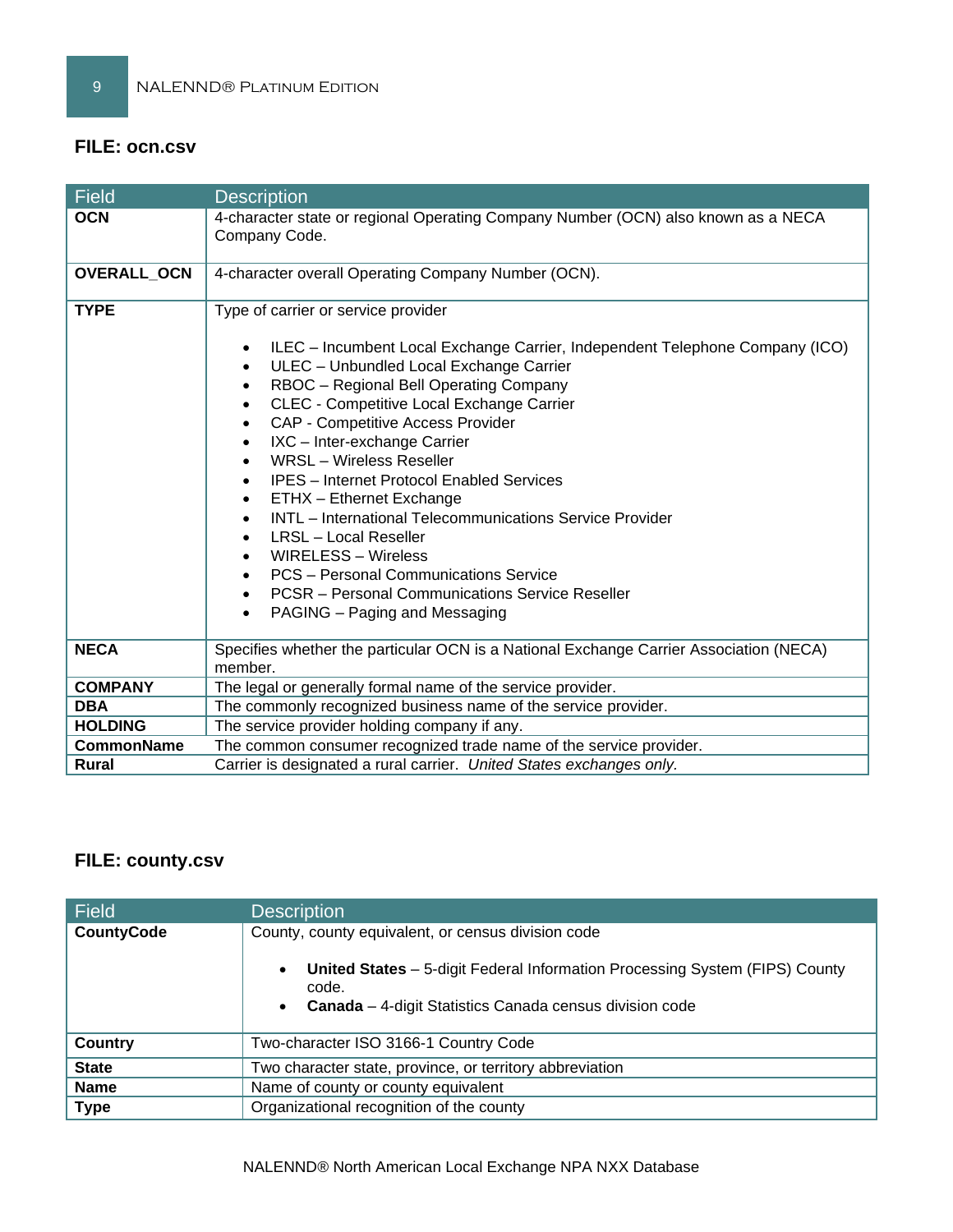| LandArea          | Land area in square miles                                                                                                         |
|-------------------|-----------------------------------------------------------------------------------------------------------------------------------|
| <b>Population</b> | County, county equivalent population.                                                                                             |
|                   | <b>United States - U.S. Census Bureau 2018 population estimate.</b><br><b>Canada</b> - Statistics Canada reported 2016 population |

## **FILE: cbsa.csv**

| <b>Field</b>     | <b>Description</b>                                                                                                                                                                                                                                                     |
|------------------|------------------------------------------------------------------------------------------------------------------------------------------------------------------------------------------------------------------------------------------------------------------------|
| <b>CBSA</b>      | Metropolitan statistical area code<br>United States - 5-digit Office of Management and Budget to the Core Based<br>$\bullet$<br>Statistical Area (CBSA) code<br>Canada - 3-digit Statistics Canada Census Metropolitan Area (CMA) or Census<br>Agglomeration (CA) code |
| <b>CSA</b>       | Three-digit Combined Statistical Area code if the CBSA is part of a larger statistical area.                                                                                                                                                                           |
| <b>AREA NAME</b> | Area name                                                                                                                                                                                                                                                              |
| <b>STATE</b>     | State or province abbreviation                                                                                                                                                                                                                                         |
| <b>AREA TYPE</b> | Recognized area type                                                                                                                                                                                                                                                   |

## **FILE: msa.csv**

| Field             | <b>Description</b>                                                                    |
|-------------------|---------------------------------------------------------------------------------------|
| <b>MSA</b>        | 4-digit code assigned by the Office of Management and Budget to the MSA or PMSA code. |
| <b>TYPE</b>       | Identifies whether the code is an MSA (Metropolitan Statistical Area), PMSA (Primary  |
|                   | Metropolitan Statistical Area), or CMSA (Consolidated Metropolitan Statistical Area). |
| <b>NAME</b>       | Official name of the MSA, PMSA or CMSA.                                               |
| <b>CMSA</b>       | 2-digit code to identify the CMSA.                                                    |
| <b>POPULATION</b> | Estimated year 2000 population                                                        |

## **FILE: lata.csv**

| <b>Field</b>    | <b>Description</b>                                                                                                                                                                                                                                                  |
|-----------------|---------------------------------------------------------------------------------------------------------------------------------------------------------------------------------------------------------------------------------------------------------------------|
| <b>LATA</b>     | 3 or 5 digit Local Access and Transport Area (LATA) code. Technically LATA codes are 3-digits,<br>some Florida LATA codes may indicate 5-digits, for these codes the last two digits are the LATA<br>sub-zone which represents Equal Access Exchange Areas (EAEAs). |
| <b>STATE</b>    | Two character state, province, or territory abbreviation for the LATA location.                                                                                                                                                                                     |
| <b>COUNTRY</b>  | Two character ISO 3166 Country Code for LATA location.                                                                                                                                                                                                              |
| <b>LOCATION</b> | LATA name                                                                                                                                                                                                                                                           |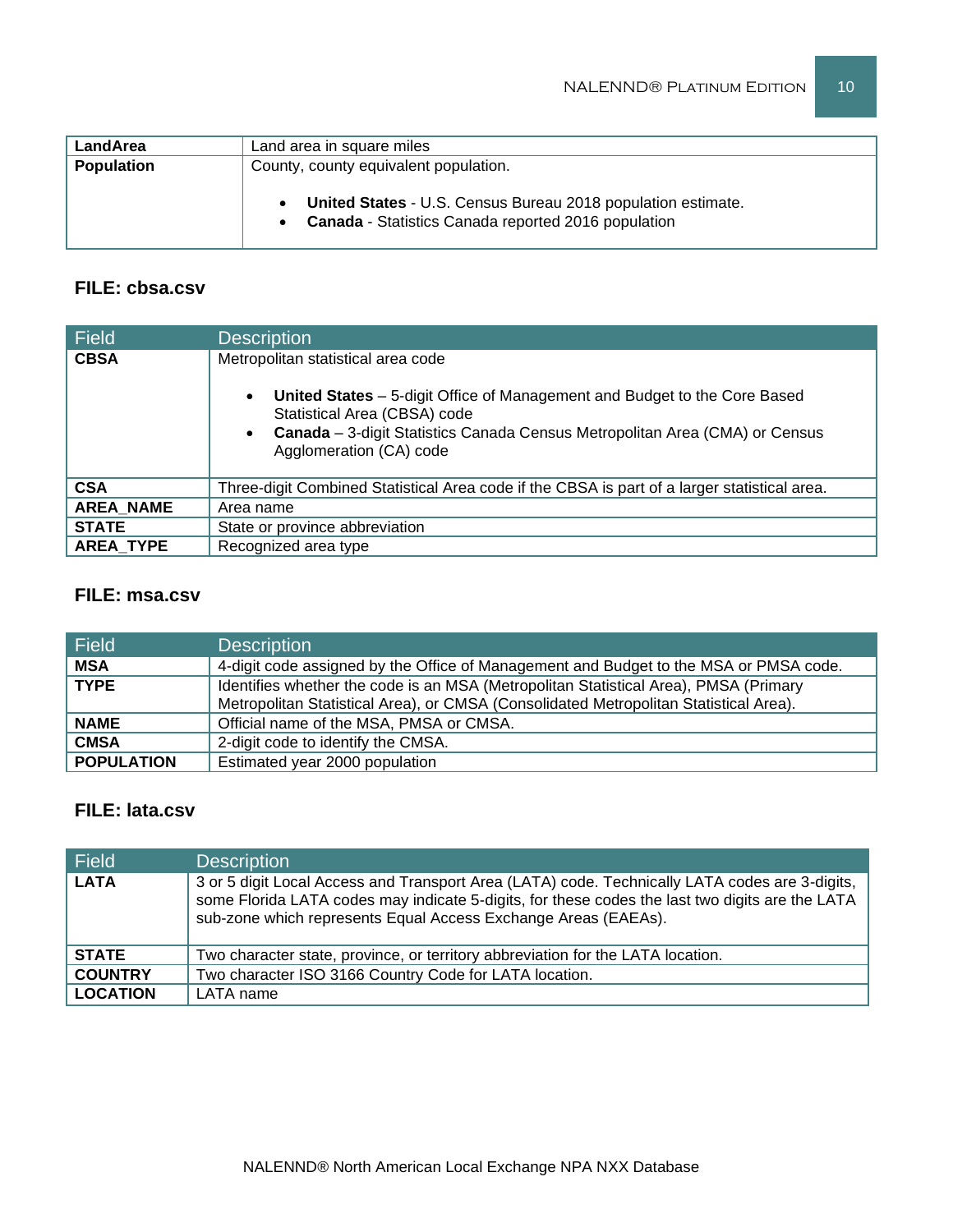## Glossary

#### **Basic Trading Area (BTA)**

*United States Basic Trading Areas* are based on the Rand McNally 1992 Commercial Atlas & Marketing Guide, 123rd Edition, at pages 38-39, with the following additions: American Samoa (492), Guam (490), Northern Mariana Islands (493), San Juan, Puerto Rico (488), Mayagüez/Aguadilla-Ponce, Puerto Rico (489), and the United States Virgin Islands (491).

#### **Central Office**

Also referred to as a *Wire Center* or *End Office*, a *Central Office* is the building where end user lines are joined to switching equipment that connects other end users to each other, both locally and via long distance carriers. The central office contains the associated inside plant network elements required to perform this function, such as distribution frames, interoffice facility termination points, and so on.

#### **Local Access and Transport Area (LATA)**

A *Local Access and Transport Area* defines the area within which those local Service Providers directly addressed by the 1984 Modified Final Judgment (MFJ) (i.e. AT&T Divestiture) are permitted to carry traffic. Cross-LATA traffic, except in isolated wavered cases, is handled by interexchange carriers. Although LATA restrictions do not apply to companies not addressed by the MFJ, due to the various interconnection needs among carriers, the influence of LATA restrictions impacts all carriers to a degree.

#### **Local Interconnection Region (LIR)**

A *Local Interconnection Region* is a geographic area specified by an ILEC within which traffic is exchanged with CLECs on a Bill and Keep basis as specified in Telecom Decision CRTC 2004-46.

#### **Major Trading Area (MTA)**

*United States Major Trading Areas* are based on the Rand McNally 1992 Commercial Atlas & Marketing Guide, 123rd Edition, at pages 38-39 and are used by the U.S. Federal government for determining service areas for some wireless Service Providers.

#### **North American Numbering Plan (NANP)**

The *NANP* is the basic numbering scheme for the telecommunications networks in the following 19 countries in ITU Country Code 1: Anguilla, Antigua & Barbuda, Bahamas, Barbados, Bermuda, British Virgin Islands, Canada, Cayman Islands, Dominica, Dominican Republic, Grenada, Jamaica, Montserrat, St. Kitts & Nevis, St. Lucia, St. Vincent & the Grenadines, Trinidad & Tobago, Turks & Caicos Islands, and the United States of America (including Puerto Rico, the U.S. Virgin Islands, Guam, the Commonwealth of the Northern Mariana Islands, and American Samoa).

#### **National Exchange Carrier Association (NECA)**

Formed in 1983 by the Federal Communications Commission (FCC), NECA is a not-for-profit corporation whose members are local telephone companies. NECA provides Company Codes, used to identify telecommunications carriers and service providers; and helps administer the FCC access charge plan and other federal and state telecommunications programs.

#### **Numbering Plan Area (NPA)**

*Numbering Plan Area*, also called *Area Code*. An NPA is the 3-digit code that occupies the A, B, and C positions in the 10-digit NANP format that applies throughout the NANP serving area. NPAs are of the form NXX, where N represents the digits 2-9 and X represents any digit 0-9. In the NANP, NPAs are classified as either geographic or non-geographic.

#### **Rate Center**

A *Rate Center* is technically the approximate midpoint of a geographical area called a *Rate Exchange Area*, although the term Rate Center has also been used synonymously with the geographic area itself. The Rate Center point is used as basis to determine mileage between Rate Centers. Rate Exchange Area and Rate Center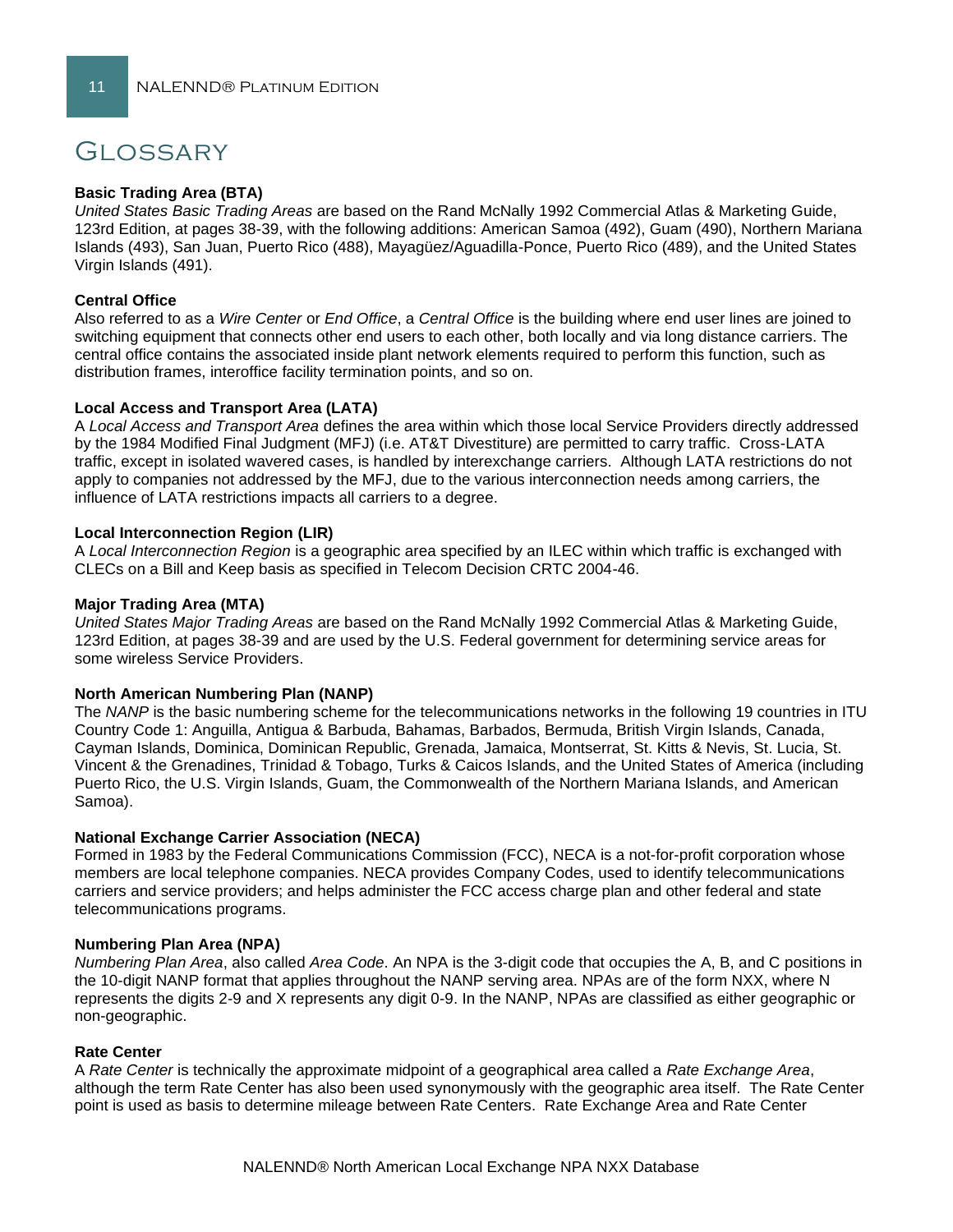information, as well as other aspects (e.g. V&H) are addressed and defined in local exchange tariffs filed with each state commission by Service Providers operating in each state.

#### **Thousands Block Number Pooling**

*Thousands-block number pooling* is a process by which the 10,000 numbers in a central office code (NXX) are separated into ten sequential blocks of 1,000 numbers each (thousands-blocks), and allocated separately within a Rate Center. Number Pooling has been established in accordance with the FCC Report and Order No. 00-104 and the INC Thousands Block Pooling Administration Guidelines (INC 99-0127-023).

#### **Wire Center**

*Wire Center* is often used interchangeably with the terms *Central Office* and *switch*. Technically, the wire center is the location where the local exchange carrier terminates subscriber local loops, along with the testing facilities necessary to maintain them. A wire center can be a building or space within a building that serves as an aggregation point on a local exchange carrier's network, where transmission facilities and circuits are connected or switched. "Wire Center" can also denote a building in which one or more central office, used for the provision of exchange services and access services, is located.

#### **V&H Coordinates**

Vertical and Horizontal (V&H) coordinates have been used in telephony since the late 1950's as a means to determine "airline" distance between two points using a simple "distance" formula. The projection algorithm uses latitude and longitude as well as various other factors in deriving the coordinate values. These coordinates are used to identify geographic locations and calculate relative distances between network elements (e.g. switch locations), and between Rate Centers.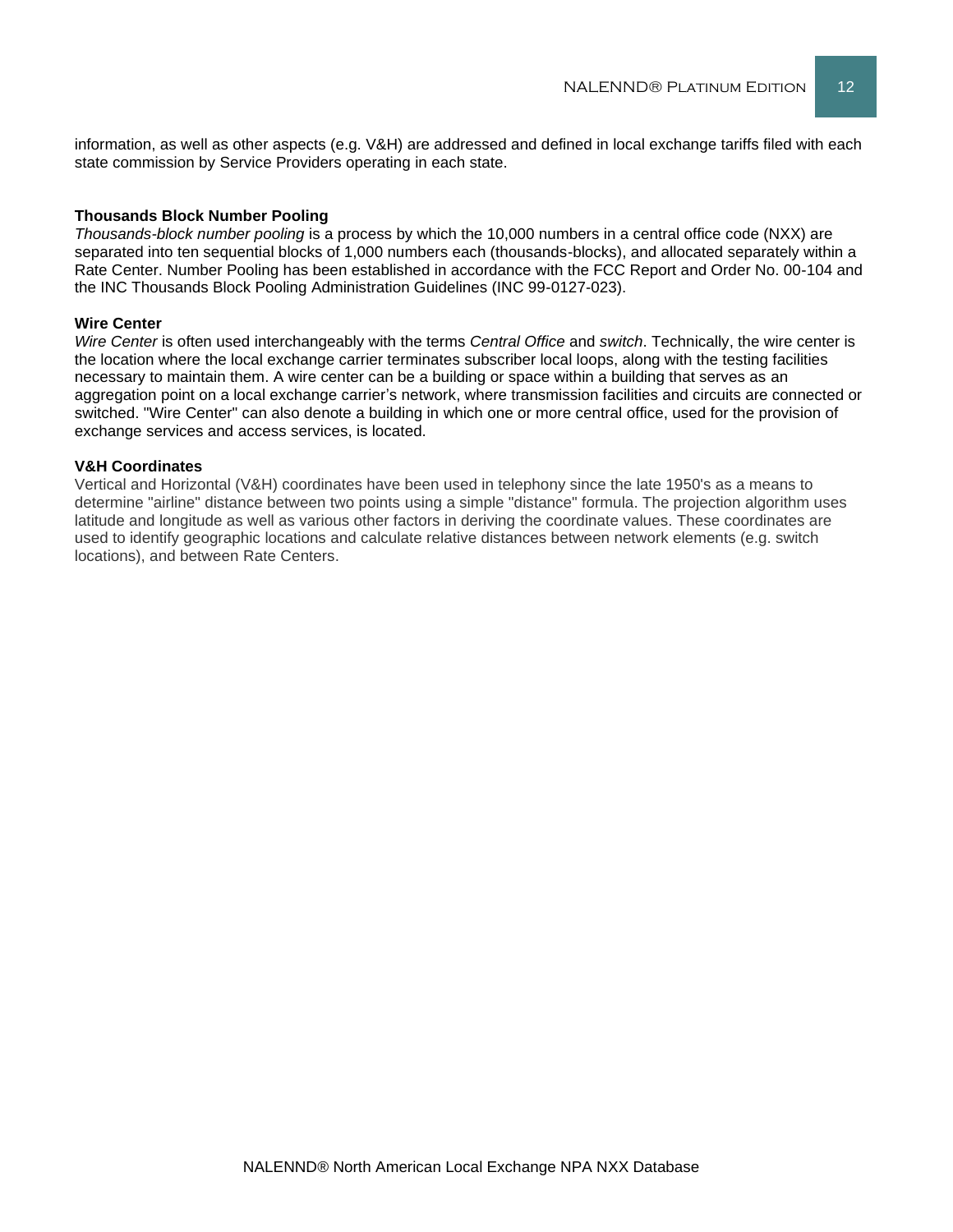CREATE DATABASE if not exists `nalennd\_platinum`;

# SQL Scripts and Schemas

### **MySQL**

```
USE `nalennd platinum`;
DROP TABLE IF EXISTS `npanxx`;
CREATE TABLE `npanxx` (
        `NPA` char(3) NOT NULL,
       `NXX` char(3) NOT NULL,
       `BLOCK_ID` char(1) NOT NULL,
        `TBP IND` char(1) DEFAULT NULL,
       \tilde{\Gamma} char(5) DEFAULT NULL,
       `LTYPE` char(1) DEFAULT NULL,
        `CONTAM` char(1) DEFAULT NULL,
        `STATE` char(2) DEFAULT NULL,
       `COUNTRY` char(2) DEFAULT NULL,
       `WC` varchar(128) DEFAULT NULL,
        `SWITCH` char(11) DEFAULT NULL,
        `RCSTATUS` char(2) DEFAULT NULL,
       `RCTYPE` char(1) DEFAULT NULL,
        `RC` varchar(128) DEFAULT NULL,
        `TZ` char(2) DEFAULT NULL,
       `DST` char(1) DEFAULT NULL,
        `ZIP` varchar(7) DEFAULT NULL,
        `ZIP2` varchar(7) DEFAULT NULL,
       `ZIP3` varchar(7) DEFAULT NULL,
       `ZIP4` varchar(7) DEFAULT NULL,
        `FIPS` char(5) DEFAULT NULL,
        `FIPS2` char(5) DEFAULT NULL,
       `FIPS3` char(5) DEFAULT NULL,
       `CBSA` char(5) DEFAULT NULL,
        `CBSA2` char(5) DEFAULT NULL,
       `MSA` char(4) DEFAULT NULL,
       `PMSA` char(4) DEFAULT NULL,
        `LATITUDE` double NOT NULL DEFAULT '0',
        `LONGITUDE` double NOT NULL DEFAULT '0',
       `OCN_CATEGORY` char(1) DEFAULT NULL,
       `OCN` char(4) DEFAULT NULL,
        `DERIVED_FROM_NPA` char(3) DEFAULT NULL,
        `NEWNPA` varchar(35) DEFAULT NULL,
       `OVERLAY` char(1) DEFAULT NULL,
        `OLSON` varchar(128) DEFAULT NULL,
        `UTC` char(6) DEFAULT NULL,
       `LIR` varchar(128) DEFAULT NULL,
       PRIMARY KEY (`NPA`,`NXX`,`BLOCK_ID`),
) ENGINE=MyISAM DEFAULT CHARSET=utf8;
DROP TABLE IF EXISTS `msa`;
CREATE TABLE `msa` (
        `MSA` CHAR(4) NOT NULL,
       `TYPE` VARCHAR(8) DEFAULT NULL,
       `NAME` VARCHAR(128) DEFAULT NULL,
        `CMSA` CHAR(2) DEFAULT NULL,
       `POPULATION` INT DEFAULT NULL,
       PRIMARY KEY (`MSA`)
) ENGINE=MyISAM DEFAULT CHARSET=utf8;
DROP TABLE IF EXISTS `lata`;
CREATE TABLE `lata` (
        `LATA` CHAR(5) NOT NULL,
       `STATE` CHAR(2) DEFAULT NULL,
       `COUNTRY` CHAR(2) DEFAULT NULL,
       `LOCATION` VARCHAR(64) DEFAULT NULL,
       PRIMARY KEY (`LATA`)
```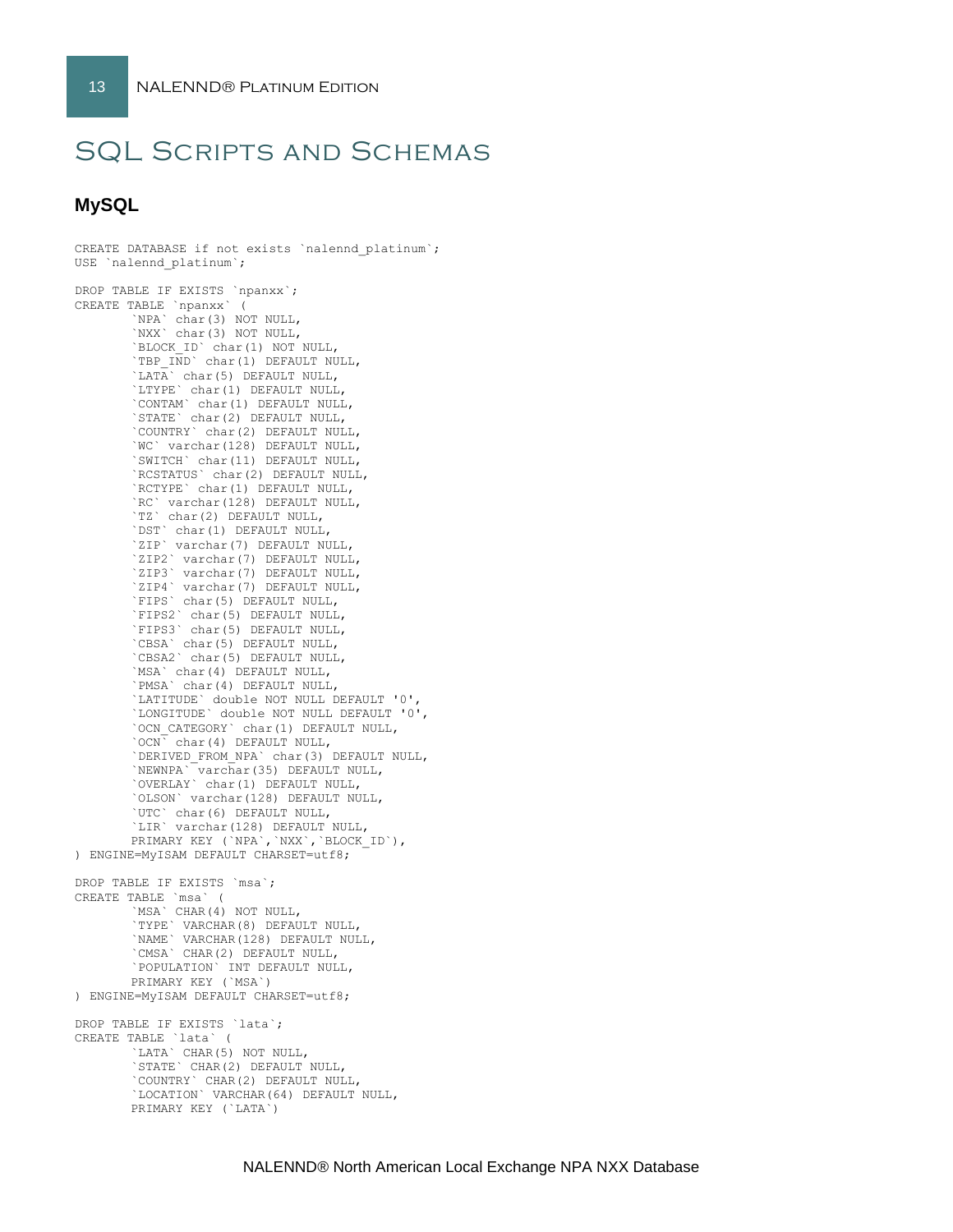```
`LandArea` INT(11) DEFAULT NULL,
       `Population` INT(11) DEFAULT NULL,
       PRIMARY KEY (`CountyCode`)
) ENGINE=MyISAM DEFAULT CHARSET=utf8;
DROP TABLE IF EXISTS `cbsa`;
CREATE TABLE `cbsa` (
       ...<br>CBSA` CHAR(5) NOT NULL,
       `CSA` CHAR(3) DEFAULT NULL,
        `AREA_NAME` VARCHAR(128) DEFAULT NULL,
       `STATE` VARCHAR(20) DEFAULT NULL,
       `AREA_TYPE` VARCHAR(128) DEFAULT NULL,
       PRIMARY KEY (`CBSA`)
) ENGINE=MyISAM DEFAULT CHARSET=utf8;
DROP TABLE IF EXISTS `ocn`;
CREATE TABLE `ocn`(
        `OCN` `char`(4) NOT NULL,
        `OVERALL_OCN` `char`(4) default NULL,
        `TYPE` `varchar`(8) default NULL,
        `NECA` `char`(1) default NULL,
       `COMPANY` `varchar`(128) default NULL,
       `DBA` `varchar`(128) default NULL,
        `HOLDING` `varchar`(128) default NULL,
       `CommonName` VARCHAR(128) DEFAULT NULL,
       `Rural` char(1) default NULL,
       PRIMARY KEY (`OCN`)
) ENGINE=MyISAM DEFAULT CHARSET=utf8;
```
) ENGINE=MyISAM DEFAULT CHARSET=utf8;

`CountyCode` CHAR(5) NOT NULL, `Country` CHAR(2) DEFAULT NULL, `State` CHAR(2) DEFAULT NULL, `Name` VARCHAR(128) DEFAULT NULL, `Type` VARCHAR(80) DEFAULT NULL,

DROP TABLE IF EXISTS `county`; CREATE TABLE `county` (

```
NALENND® PLATINUM EDITION 14
```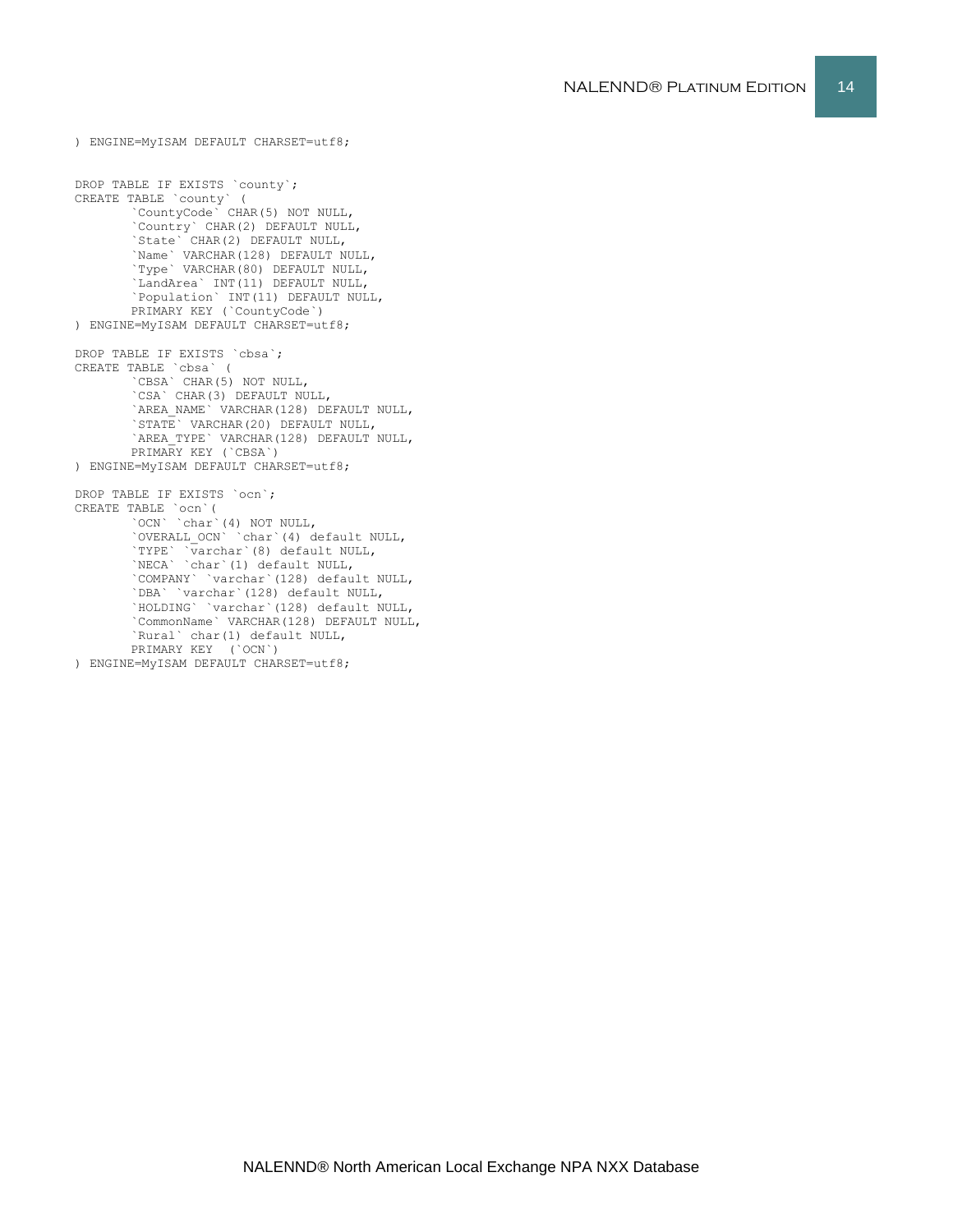## **Microsoft SQL Server**

```
CREATE DATABASE [nalennd] ON PRIMARY 
GO
USE [nalennd]
GO
SET ANSI_NULLS ON
GO
SET QUOTED IDENTIFIER ON
GO
SET ANSI_PADDING ON
GO
CREATE TABLE [dbo].[npanxx](
       [NPA] [char](3) NOT NULL,
        [NXX] [char](3) NOT NULL,
       [BLOCK_ID] [char](1) NOT NULL,
       [TBP_IND] [char](1) NULL,
        [LATA] [char](5) NULL,
        [LTYPE] [char](1) NULL,
       [CONTAM] [char](1) NULL,
       [STATE] [char](2) NULL,
        [COUNTRY] [char](2) NULL,
       [WC] [varchar](128) NULL,
       [SWITCH] [char](11) NULL,
        [RCSTATUS] [char](2) NULL,
        [RCTYPE] [char](1) NULL,
       [RC] [varchar](128) NULL,
       [TZ] [char](2) NULL,
        [DST] [char](1) NULL,
       [ZIP] [varchar](7) NULL,
       [ZIP2] [varchar](7) NULL,
        [ZIP3] [varchar](7) NULL,
        [ZIP4] [varchar](7) NULL,
       [FIPS] [char](5) NULL,
       [FIPS2] [char](5) NULL,
       [FIPS3] [char](5) NULL,
       [CBSA] [char](5) NULL,
       [CBSA2] [char](5) NULL,
        [MSA] [char](4) NULL,
        [PMSA] [char](4) NULL,
        [LATITUDE] [float] NULL CONSTRAINT [DF_npanxx_LATITUDE] DEFAULT ((0)),
        [LONGITUDE] [float] NULL CONSTRAINT [DF npanxx LONGITUDE] DEFAULT ((0)),
        [OCN_CATEGORY] [char](1) NULL,
       [OCN] [char](4) NULL,
       [DERIVED_FROM_NPA] [char](3) NULL,
        [NEWNPA] [varchar](35) NULL,
        [OVERLAY] [char](1) NULL,
       [OLSON] [varchar](128) NULL,
       [UTC] [char](6) NULL,
       [LIR] [varchar](128) NULL,
CONSTRAINT [PK_npanxx] PRIMARY KEY CLUSTERED 
(
       [NPA] ASC,
        [NXX] ASC,
       [BLOCK_ID] ASC
) WITH (PAD INDEX = OFF, STATISTICS NORECOMPUTE = OFF, IGNORE DUP KEY = OFF, ALLOW ROW LOCKS = ON,
ALLOW PAGE LOCKS = ON) ON [PRIMARY]) ON [PRIMARY]
GO
CREATE TABLE [dbo].[lata](
       [LATA] [char](5) NOT NULL,
       [STATE] [char](2) NULL,
        [COUNTRY] [char](2) NULL,
        [LOCATION] [varchar](64) NULL,
 CONSTRAINT [PK_LATA] PRIMARY KEY CLUSTERED 
(
```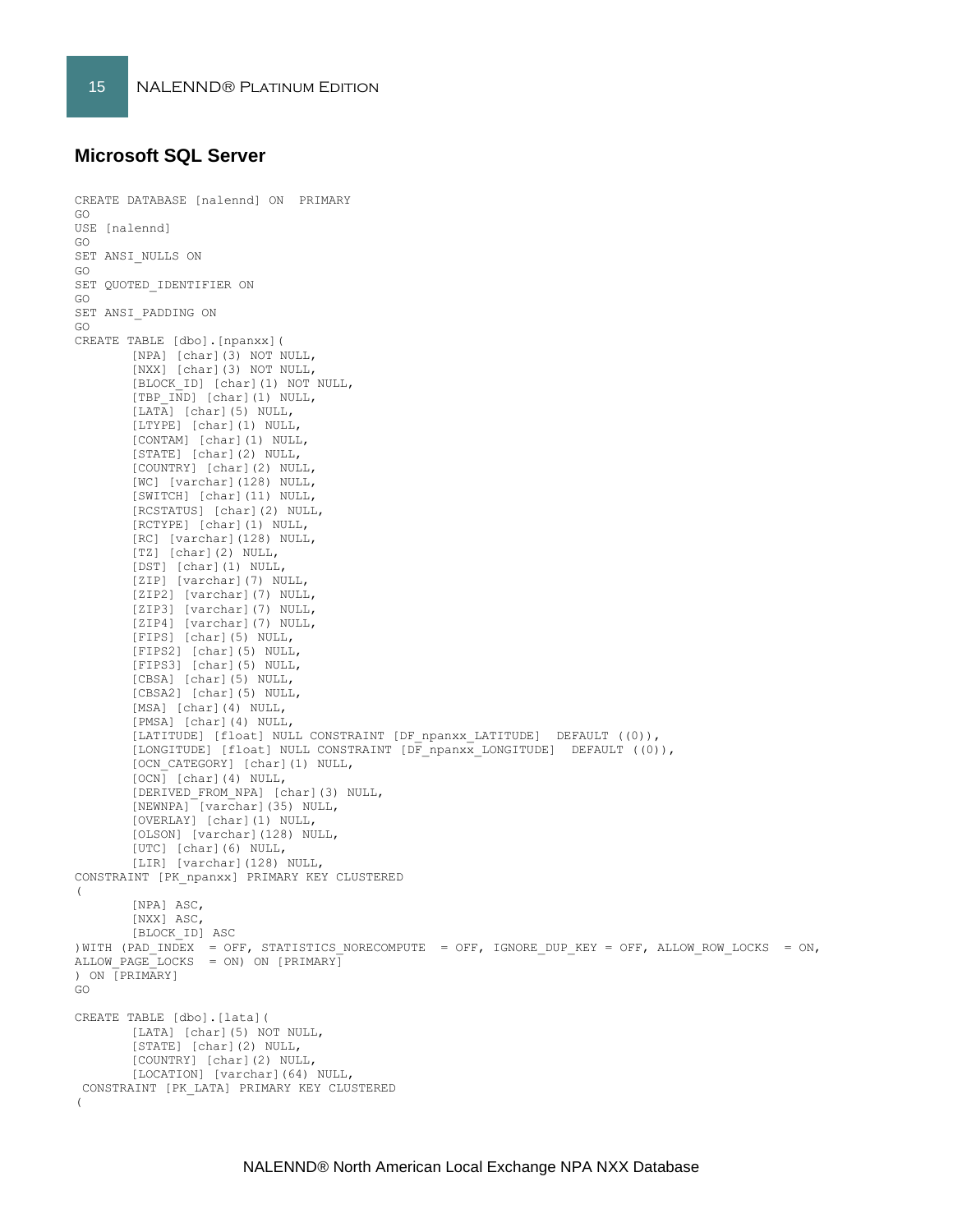```
[LATA] ASC
)WITH (PAD INDEX = OFF, STATISTICS NORECOMPUTE = OFF, IGNORE DUP KEY = OFF, ALLOW ROW LOCKS = ON,
ALLOW PAGE LOCKS = ON) ON [PRIMARY]
) ON [PRIMARY]
GO
CREATE TABLE [dbo].[ocn](
       [OCN] [char](4) NOT NULL,
       [OVERALL_OCN] [char](4) NULL,
       [TYPE] [varchar](8) NULL,
       [NECA] [char](1) NULL,
       [COMPANY] [varchar](128) NULL,
       [DBA] [varchar](128) NULL,
       [HOLDING] [varchar](128) NULL,
       [CommonName] [varchar](128) NULL,
       [Rural] [char](1) NULL,
CONSTRAINT [PK_ocn] PRIMARY KEY CLUSTERED 
\left([OCN] ASC
)WITH (PAD INDEX = OFF, STATISTICS NORECOMPUTE = OFF, IGNORE DUP KEY = OFF, ALLOW ROW LOCKS = ON,
ALLOW PAGE LOCKS = ON) ON [PRIMARY]
) ON [PRIMARY]
GO
CREATE TABLE [dbo].[county](
       [CountyCode] [char](5) NOT NULL,
       [Country] [char](2) NOT NULL,
       [State] [char](2) NOT NULL,
       [Name] [varchar](128) NOT NULL,
       [Type] [varchar](80) NULL,
       [LandArea] [int] NULL,
       [Population] [int] NULL,
 CONSTRAINT [PK_county] PRIMARY KEY CLUSTERED 
(
       [CountyCode] ASC
)WITH (PAD INDEX = OFF, STATISTICS NORECOMPUTE = OFF, IGNORE DUP KEY = OFF, ALLOW ROW LOCKS = ON,
ALLOW PAGE LOCKS = ON) ON [PRIMARY]) ON [PRIMARY]
GO
CREATE TABLE [dbo].[cbsa](
       [CBSA] [char](5) NOT NULL,
       [CSA] [char](3) NULL,
       [AREA_NAME] [varchar](64) NULL,
       [STATE] [varchar](20) NULL,
       [AREA_TYPE] [varchar](64) NULL,
 CONSTRAINT [PK_cbsa] PRIMARY KEY CLUSTERED 
(
       [CBSA] ASC
) WITH (PAD INDEX = OFF, STATISTICS NORECOMPUTE = OFF, IGNORE DUP KEY = OFF, ALLOW ROW LOCKS = ON,
ALLOW PAGE LOCKS = ON) ON [PRIMARY]) ON [PRIMARY]
GO
CREATE TABLE [dbo].[msa](
       [MSA] [char](4) NOT NULL,
       [TYPE] [varchar](8) NULL,
       [NAME] [varchar](128) NULL,
       [CMSA] [char](2) NULL,
       [POPULATION] [int] NULL,
CONSTRAINT [PK_msa] PRIMARY KEY CLUSTERED 
(
       [MSA] ASC
) WITH (PAD INDEX = OFF, STATISTICS NORECOMPUTE = OFF, IGNORE DUP KEY = OFF, ALLOW ROW LOCKS = ON,
ALLOW PAGE LOCKS = ON) ON [PRIMARY]
) ON [PRIMARY]
GO
SET ANSI_PADDING OFF
```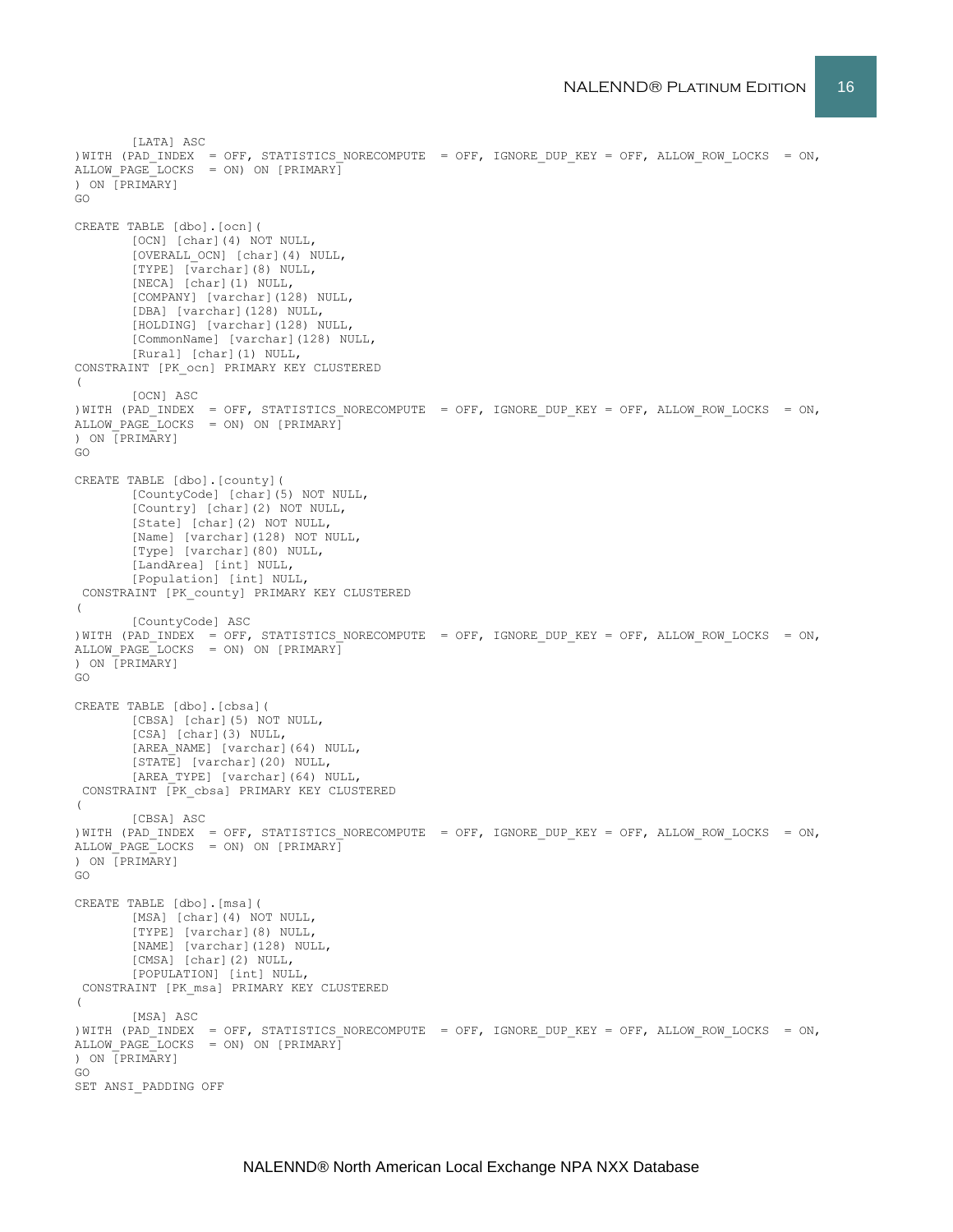## **ORACLE**

CREATE TABLE "npanxx" ( "NPA" CHAR(3) NOT NULL ENABLE, "NXX" CHAR(3) NOT NULL ENABLE, "BLOCK\_ID" CHAR(1) NOT NULL ENABLE, "TBP  $\overline{IND}$ " CHAR(1), "LATA" CHAR $(5)$ , "LTYPE" CHAR(1), "CONTAM" CHAR(1), "STATE" CHAR(2), "COUNTRY" CHAR(2), "WC" VARCHAR(128), "SWITCH" CHAR(11), "RCSTATUS" CHAR(2), "RCTYPE" CHAR(1), "RC" VARCHAR(128),  $"TZ"$  CHAR(2), "DST" CHAR(1), "ZIP" VARCHAR(7), "ZIP2" VARCHAR(7), "ZIP3" VARCHAR(7), "ZIP4" VARCHAR(7), "FIPS" CHAR(5), "FIPS2" CHAR(5), "FIPS3" CHAR(5), "CBSA" CHAR(5), "CBSA2" CHAR(5), "MSA" CHAR(4), "PMSA" CHAR(4), "LATITUDE" NUMBER, "LONGITUDE" NUMBER, "OCN CATEGORY" CHAR(1),  $"OCN"$  CHAR(4), "DERIVED\_FROM\_NPA" CHAR(3), "NEWNPA" VARCHAR(35), "OVERLAY" CHAR(1), "OLSON" VARCHAR(128), "UTC" CHAR(6), "LIR" VARCHAR(128), CONSTRAINT "npanxx\_PK" PRIMARY KEY ("NPA", "NXX", "BLOCK\_ID") ENABLE ); CREATE TABLE "lata"( "LATA" CHAR(5) NOT NULL ENABLE, "STATE" CHAR(2), "COUNTRY" CHAR(2), "LOCATION" VARCHAR(64), CONSTRAINT "lata\_PK" PRIMARY KEY ("LATA") ENABLE ); CREATE TABLE "ocn"( "OCN" CHAR(4) NOT NULL ENABLE, "OVERALL OCN" CHAR(4), "TYPE" VARCHAR(8), "NECA" CHAR(1), "COMPANY" VARCHAR(128), "DBA" VARCHAR(128), "HOLDING" VARCHAR(128), "CommonName" VARCHAR(128), "Rural" CHAR(1), CONSTRAINT "ocn\_PK" PRIMARY KEY ("OCN") ENABLE );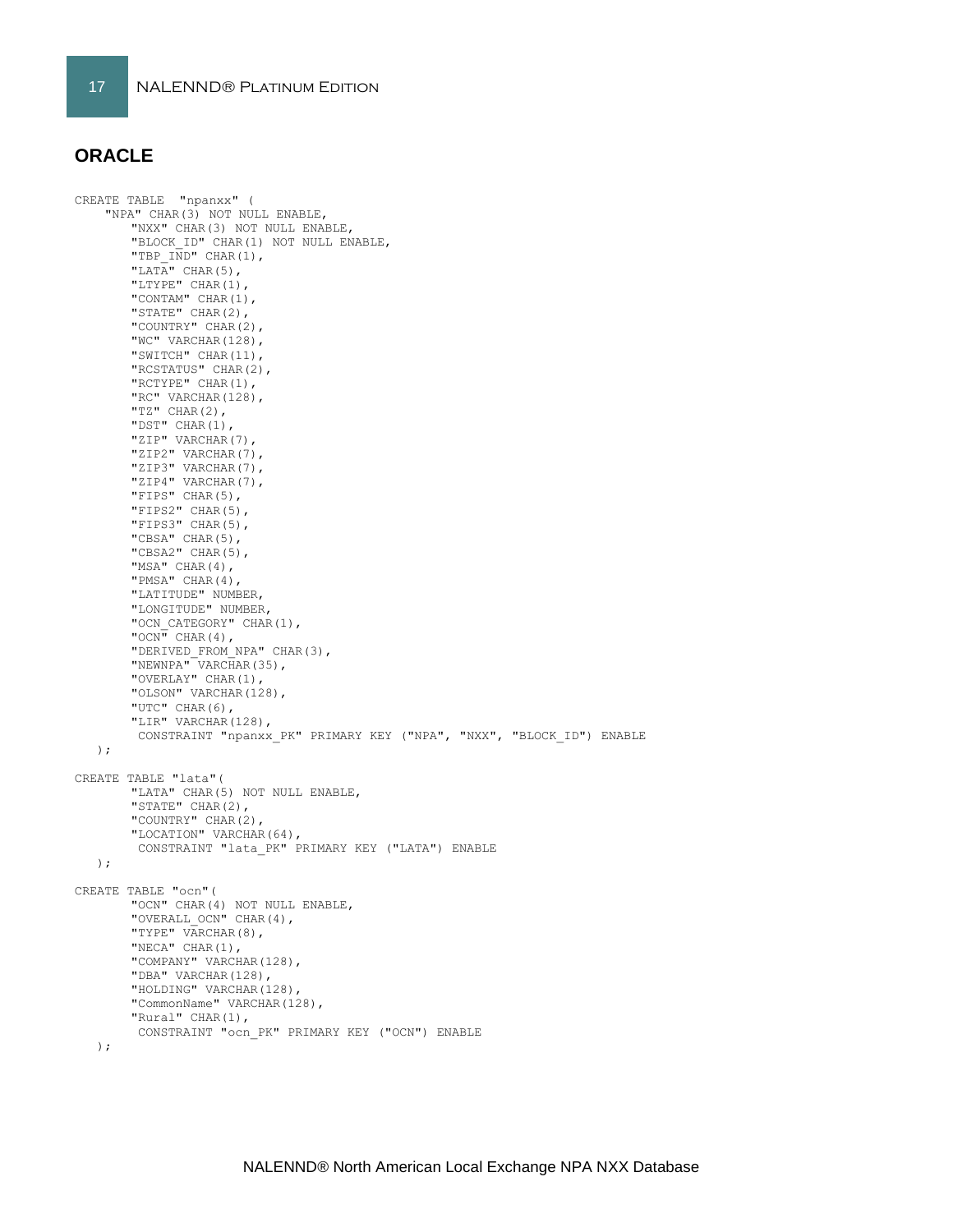```
CREATE TABLE "county"(
       "CountyCode" CHAR(5) NOT NULL ENABLE,
       "Country" CHAR(2),
       "State" CHAR(2),
       "Name" VARCHAR(128),
       "Type" VARCHAR(80),
       "LandArea" int,
        "Population" int,
         CONSTRAINT "county_PK" PRIMARY KEY ("CountyCode ") ENABLE
   );
CREATE TABLE "cbsa"(
       "CBSA" CHAR(5) NOT NULL ENABLE,
       "CSA" CHAR(3),
       "AREA_NAME" VARCHAR(64),
       "STATE" VARCHAR(20),
       "AREA TYPE" VARCHAR(64),
       CONSTRAINT "cbsa_PK" PRIMARY KEY ("CBSA") ENABLE
   );
CREATE TABLE "msa"(
       "MSA" CHAR(4) NOT NULL ENABLE,
       "TYPE" VARCHAR(8),
       "NAME" VARCHAR(128),
       "CMSA" CHAR(2),
       "POPULATION" int,
       CONSTRAINT "msa_PK" PRIMARY KEY ("MSA") ENABLE
   );
```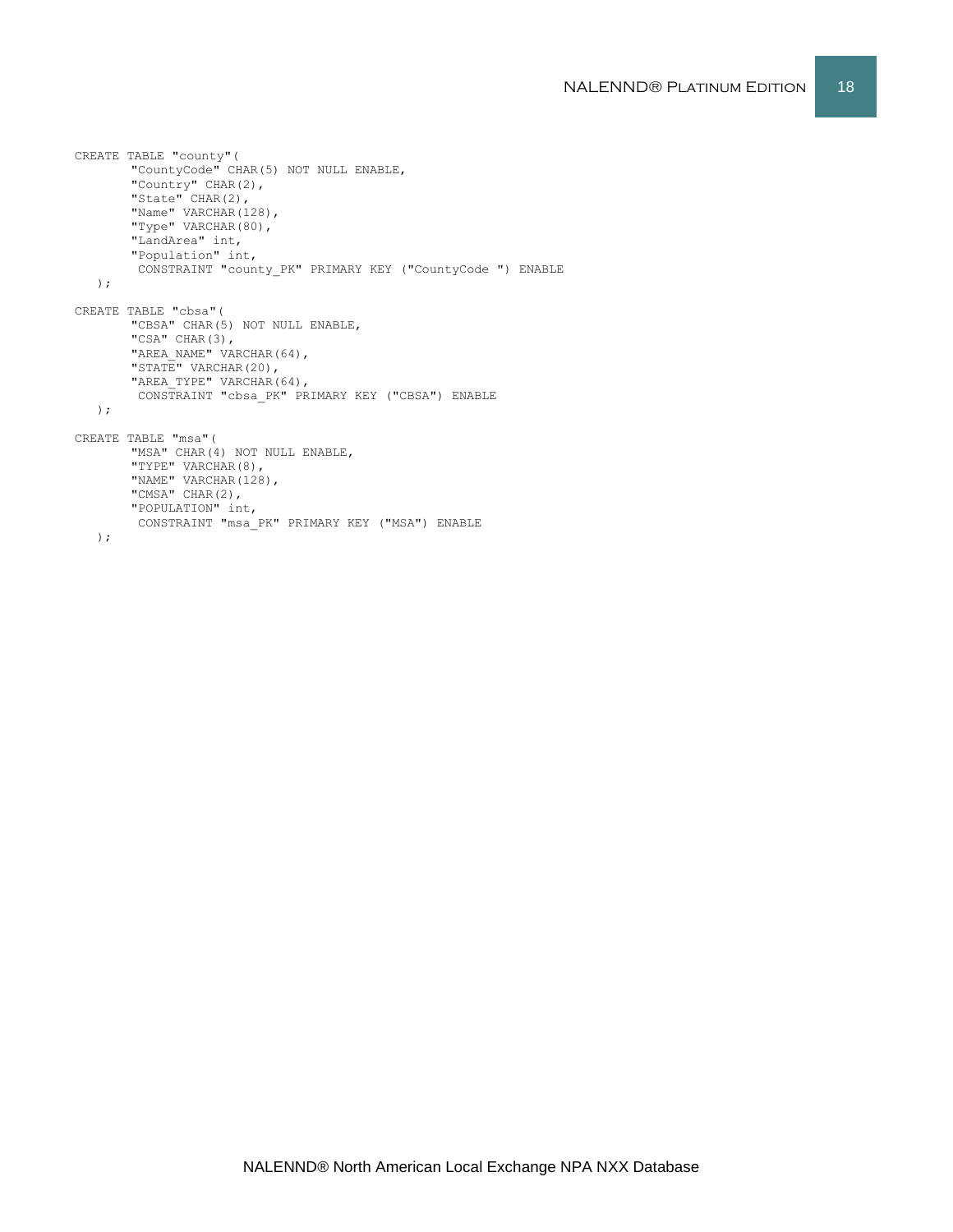## **Appendix A – State, province, and territory codes**

#### United States - States and territories

| AL                                     | Alabama                                | ΝJ             | New Jersey                            |
|----------------------------------------|----------------------------------------|----------------|---------------------------------------|
| AK                                     | Alaska                                 | <b>NM</b>      | New Mexico                            |
| AΖ                                     | Arizona                                | <b>NY</b>      | New York                              |
| AR.                                    | Arkansas                               | <b>NC</b>      | North Carolina                        |
| CA                                     | California                             | <b>ND</b>      | North Dakota                          |
| CO                                     | Colorado                               | OH             | Ohio                                  |
| <b>CT</b>                              | Connecticut                            | <b>OK</b>      | Oklahoma                              |
| DE                                     | Delaware                               | <b>OR</b>      | Oregon                                |
| <b>DC</b>                              | District of Columbia                   | PA             | Pennsylvania                          |
| <b>FL</b>                              | Florida                                | R <sub>l</sub> | Rhode Island                          |
| GA                                     | Georgia                                | <b>SC</b>      | South Carolina                        |
| HI                                     | Hawaii                                 | <b>SD</b>      | South Dakota                          |
| ID                                     | Idaho                                  | <b>TN</b>      | Tennessee                             |
| IL                                     | Illinois                               | <b>TX</b>      | Texas                                 |
| IN                                     | Indiana                                | <b>UT</b>      | Utah                                  |
| IA                                     | lowa                                   | VT             | Vermont                               |
| KS                                     | Kansas                                 | VA             | Virginia                              |
| ΚY                                     | Kentucky                               | <b>WA</b>      | Washington                            |
| LA                                     | Louisiana                              | <b>WV</b>      | West Virginia                         |
| МE                                     | Maine                                  | WI             | Wisconsin                             |
| MD                                     | Maryland                               | WY.            | Wyoming                               |
| MA                                     | Massachusetts                          | <b>AS</b>      | American Samoa <sup>1</sup>           |
| ΜI                                     | Michigan                               | <b>FM</b>      | Micronesia                            |
| ΜN                                     | Minnesota                              | GU             | Guam                                  |
| <b>MS</b>                              | Mississippi                            | MН             | <b>Marshall Islands</b>               |
| МO                                     | Missouri                               | <b>MP</b>      | Northern Mariana Islands <sup>2</sup> |
| МT                                     | Montana                                | <b>PW</b>      | Palau                                 |
| NE.                                    | Nebraska                               | <b>PR</b>      | Puerto Rico                           |
| NV                                     | Nevada                                 | UM             | Minor Islands                         |
| <b>NH</b>                              | New Hampshire                          | VI             | Virgin Islands                        |
|                                        |                                        |                |                                       |
|                                        | Canada - Provinces and territories     |                |                                       |
| AΒ                                     | Alberta                                | <b>NU</b>      | Nunavut <sup>3</sup>                  |
| <b>BC</b>                              | <b>British Columbia</b>                | ON             | Ontario                               |
| MВ                                     | Manitoba                               | <b>PE</b>      | <b>Prince Edward Island</b>           |
| NB.                                    | New Brunswick                          | QC             | Quebec <sup>4</sup>                   |
| NL                                     | Newfoundland and Labrador <sup>5</sup> | <b>SK</b>      | Saskatchewan                          |
| NΤ                                     | <b>Northwest Territories</b>           | YT             | Yukon                                 |
| ΝS                                     | Nova Scotia                            |                |                                       |
|                                        |                                        |                |                                       |
| <b>Mexico - States and territories</b> |                                        |                |                                       |
| AGS                                    | <b>AGUASCALIENTES</b>                  | <b>MOR</b>     | <b>MORELOS</b>                        |
| ВC                                     | <b>BAJA CALIFORNIA</b>                 | <b>NAY</b>     | <b>NAYARIT</b>                        |
|                                        |                                        |                |                                       |

*1 COMMON LANGUAGE® abbreviation for American Samoa is AM*

*2 COMMON LANGUAGE® abbreviation for Northern Mariana Islands is NN*

*3 COMMON LANGUAGE® abbreviation for Nunavut is VU*

*4 COMMON LANGUAGE® abbreviation for Quebec is PQ*

*5 COMMON LANGUAGE® abbreviation for Newfoundland and Labrador is NF*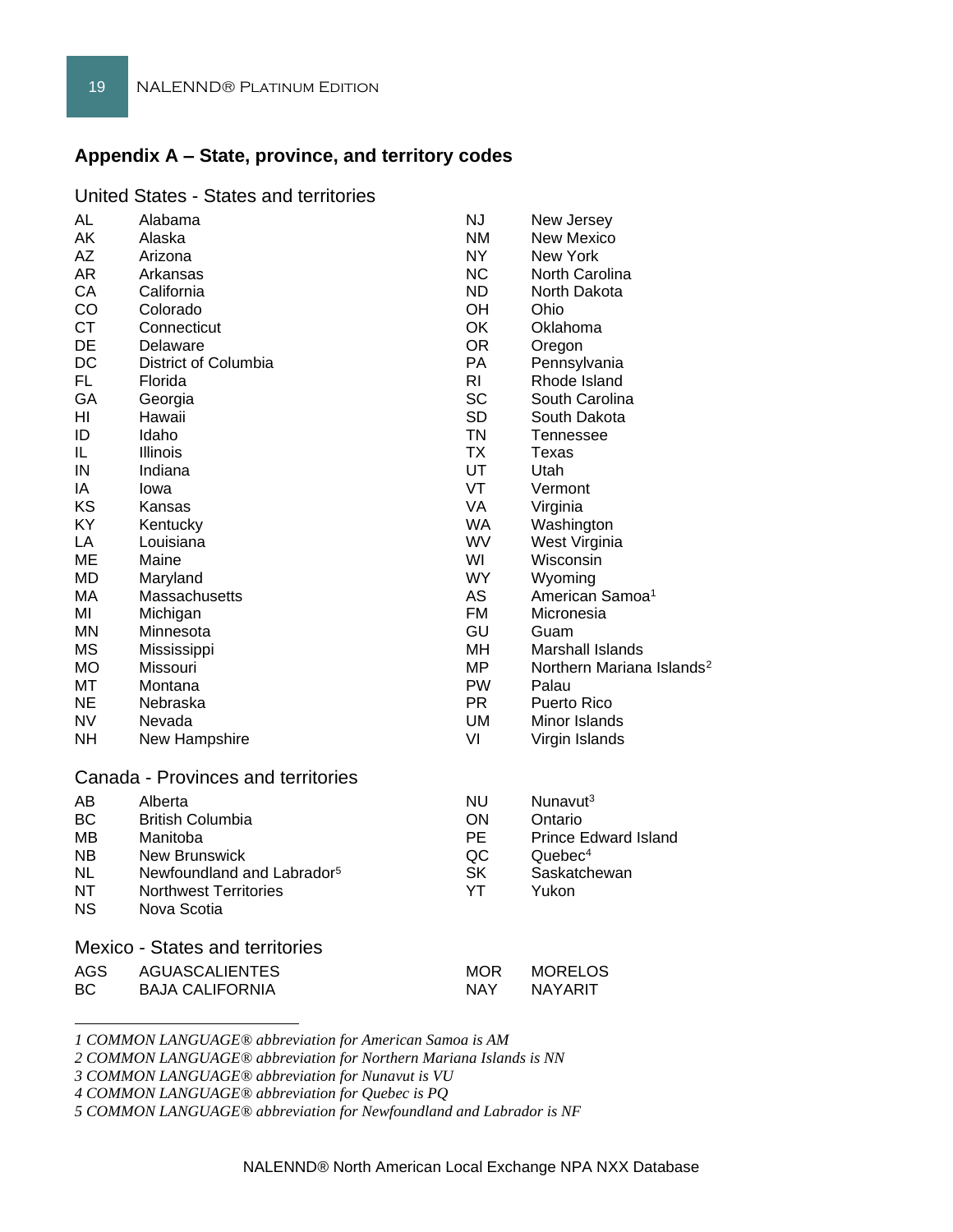| <b>BCS</b>  | <b>BAJA CALIFORNIA SUR</b> | <b>NL</b>   | <b>NUEVO LEON</b>      |
|-------------|----------------------------|-------------|------------------------|
| <b>CAM</b>  | <b>CAMPECHE</b>            | <b>OAX</b>  | <b>OAXACA</b>          |
| <b>COAH</b> | <b>COAHUILA</b>            | <b>PUE</b>  | <b>PUEBLA</b>          |
| COL         | <b>COLIMA</b>              | QRO         | QUERETARO              |
| <b>CHIS</b> | <b>CHIAPAS</b>             | <b>QROO</b> | <b>QUINTANA ROO</b>    |
| <b>CHIH</b> | <b>CHIHUAHUA</b>           | <b>SLP</b>  | <b>SAN LUIS POTOSI</b> |
| DF.         | <b>DISTRITO FEDERAL</b>    | <b>SIN</b>  | <b>SINALOA</b>         |
| <b>DGO</b>  | <b>DURANGO</b>             | SON         | <b>SONORA</b>          |
| <b>GTO</b>  | <b>GUANAJUATO</b>          | <b>TAB</b>  | <b>TABASCO</b>         |
| <b>GRO</b>  | <b>GUERRERO</b>            | <b>TAM</b>  | <b>TAMAULIPAS</b>      |
| <b>HGO</b>  | <b>HIDALGO</b>             | <b>TLAX</b> | TLAXCALA               |
| JAL         | <b>JALISCO</b>             | <b>VER</b>  | <b>VERACRUZ</b>        |
| MEX         | <b>MEXICO</b>              | <b>YUC</b>  | YUCATAN                |
| <b>MICH</b> | <b>MICHOACAN</b>           | ZAC         | ZACATECAS              |
|             |                            |             |                        |

## **Appendix B – Country codes**

Countries, islands, and territories participating in the North American Numbering Plan.

| ISO 3166-1 | <b>FIPS 104-1</b> | Country                          |
|------------|-------------------|----------------------------------|
| US         | <b>US</b>         | <b>United States</b>             |
| CA         | СA                | Canada                           |
| <b>BS</b>  | BA                | <b>Bahamas</b>                   |
| BB         | BD                | <b>Barbados</b>                  |
| Al         | AI                | Anguilla                         |
| AG         | AN                | Antigua and Barbuda              |
| VG         | BV                | Virgin Islands, British          |
| KY         | CQ                | Cayman Islands                   |
| <b>BM</b>  | BM                | Bermuda                          |
| GD         | GN                | Grenada                          |
| ТC         | ТC                | <b>Turks and Caicos Islands</b>  |
| МS         | RT                | Montserrat                       |
| <b>SX</b>  | <b>SF</b>         | Sint Maarten                     |
| LC         | SA                | Saint Lucia                      |
| DM         | DM                | Dominica                         |
| VC         | ZF                | Saint Vincent and the Grenadines |
| DO         | DR.               | Dominican Republic               |
| TΤ         | <b>TR</b>         | <b>Trinidad and Tobago</b>       |
| <b>KN</b>  | KA                | Saint Kitts and Nevis            |
| JM         | JM                | Jamaica                          |

## **Appendix C – United States Major Trading Areas**

| 01 | New York                                | 27 | Phoenix                |
|----|-----------------------------------------|----|------------------------|
| 02 | Los Angeles-San Diego                   | 28 | Memphis-Jackson        |
| 03 | Chicago                                 | 29 | Birmingham             |
| 04 | San Francisco-Oakland-San Jose          | 30 | Portland               |
| 05 | Detroit                                 | 31 | Indianapolis           |
| 06 | Charlotte-Greensboro-Greenville-Raleigh | 32 | Des Moines-Quad Cities |
| 07 | Dallas-Fort Worth                       | 33 | San Antonio            |
| 08 | Boston-Providence                       | 34 | <b>Kansas City</b>     |